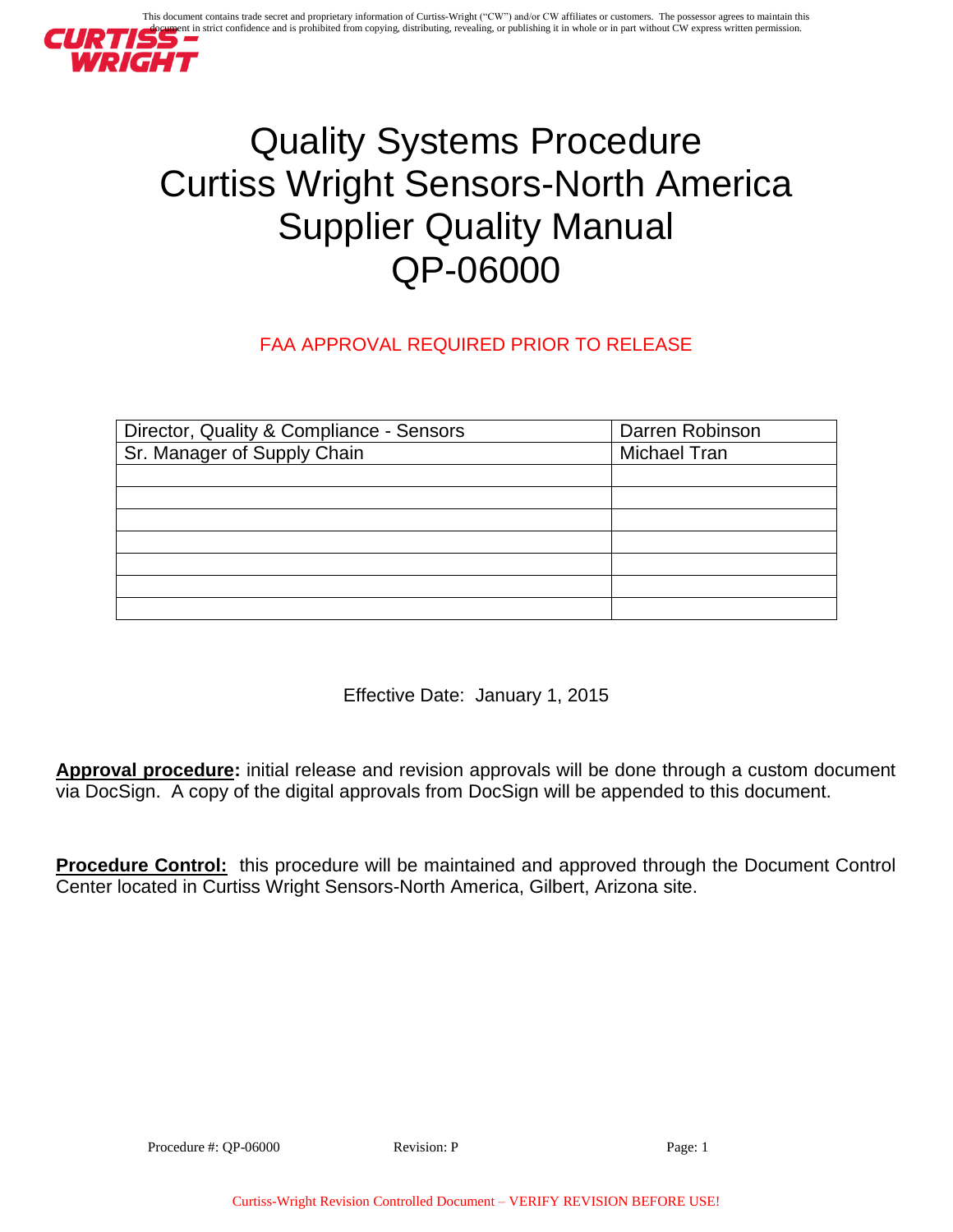

# Revision History

| <b>Revision</b> | <b>Date</b> | <b>Section</b>                          | <b>Description</b>                                             |
|-----------------|-------------|-----------------------------------------|----------------------------------------------------------------|
|                 | 10/15/2014  | All                                     | Initial release, effective date 01/01/2015                     |
| A               | 12/08/2014  | <b>Supplier Requirements</b>            | Remove 9b which was a note used as a                           |
|                 |             |                                         | reminder to insert a form.                                     |
|                 |             | <b>Product Specific Quality Clauses</b> | Revised wording of Q9 to match customer                        |
|                 |             |                                         | requirements for flight safety labeling.                       |
|                 |             | <b>Supplier Requirements</b>            | Added 2. B. iii requiring expiration date be                   |
|                 |             |                                         | included on age controlled material.                           |
|                 |             | Changes in Design Materials and         | Modified wording of 4 to include AS9102                        |
|                 |             | Process                                 | compliance.                                                    |
|                 |             | Problem Resolution                      | Added 3, A, vi to define timing required for RMA               |
|                 |             |                                         | to be provided from supplier.                                  |
|                 |             | <b>Product Specific Quality clauses</b> | Revised wording of Q2 to define applicability to               |
|                 |             | <b>Product Specific Quality clauses</b> | machined parts only.<br>Changed Q5 from Argo approved to Eaton |
|                 |             |                                         | approved.                                                      |
|                 |             | <b>Product Specific Quality clauses</b> | Added Q11 for items that will require the use of               |
|                 |             |                                         | Boeing approved suppliers.                                     |
| B               | 10/8/2015   | <b>Business Hold</b>                    | Revised section to match QP-17002.                             |
|                 |             | <b>Quality System Requirements</b>      | Revised 2 and 3 to match QP-17002.                             |
|                 |             | <b>Product Specific Quality clauses</b> | Added Q12 for compliance to DFARS 252.225-                     |
|                 |             |                                         | 7014.                                                          |
|                 |             | <b>Product Specific Quality clauses</b> | Added Q13 for compliance to The Buy                            |
|                 |             |                                         | American Act.                                                  |
|                 |             | <b>Product Specific Quality clauses</b> | Added Q14 to clarify DIP requirements for the                  |
|                 |             |                                         | Gilbert Sensors site.                                          |
|                 |             | Approvers                               | <b>Added Cody Owens</b>                                        |
|                 |             |                                         | Added Manuel Reyna                                             |
|                 |             | <b>Product Quality</b>                  | Added Visual Acceptance Criteria QP-20020                      |
| $\mathsf C$     | 11/20/2015  | <b>Supplier Requirements</b>            | Added #3 stating that models, samples,                         |
|                 |             |                                         | sketches, etc are for reference only.                          |
| D               | 3/18/2016   | Approvers                               | Changed author to Jeff Chubbs<br><b>Removed Glenn Pont</b>     |
|                 |             | Approvers<br>Approvers                  | Removed Bryan Thomas                                           |
|                 |             | Approvers                               | Removed Dan O'Connell                                          |
|                 |             | Approvers                               | <b>Added Charles Falardeau</b>                                 |
|                 |             | <b>Supplier Requirements</b>            | Added #17 Obsolescence or End of Life                          |
|                 |             | <b>Problem Solving Expectations</b>     | Added the use of the 8D format and additional                  |
|                 |             |                                         | problem solving methods.                                       |
|                 |             | <b>Problem Resolution</b>               | Extended implementation time frame for                         |
|                 |             |                                         | permanent corrective actions from 10 to 30                     |
|                 |             |                                         | business days.                                                 |
|                 |             | Non-Conforming Materials                | Added that supplier shall notify Curtiss-Wright                |
|                 |             |                                         | within 24 hours of discovery that nonconforming                |
|                 |             |                                         | materials have been delivered to Curtiss-                      |
|                 |             |                                         | Wright.                                                        |
|                 |             | Non-Conforming Materials                | Added that supplier shall include approved                     |
|                 |             |                                         | deviation request form with delivery of affected               |
|                 |             |                                         | product.                                                       |
| Е               | 1/9/2017    | <b>Counterfeit Parts Prevention</b>     | Added #3                                                       |
|                 |             | Packaging and Shipping Requirements     | Added #4 and #5                                                |
|                 |             | <b>Misdirected Shipments</b>            | Added as a new section.                                        |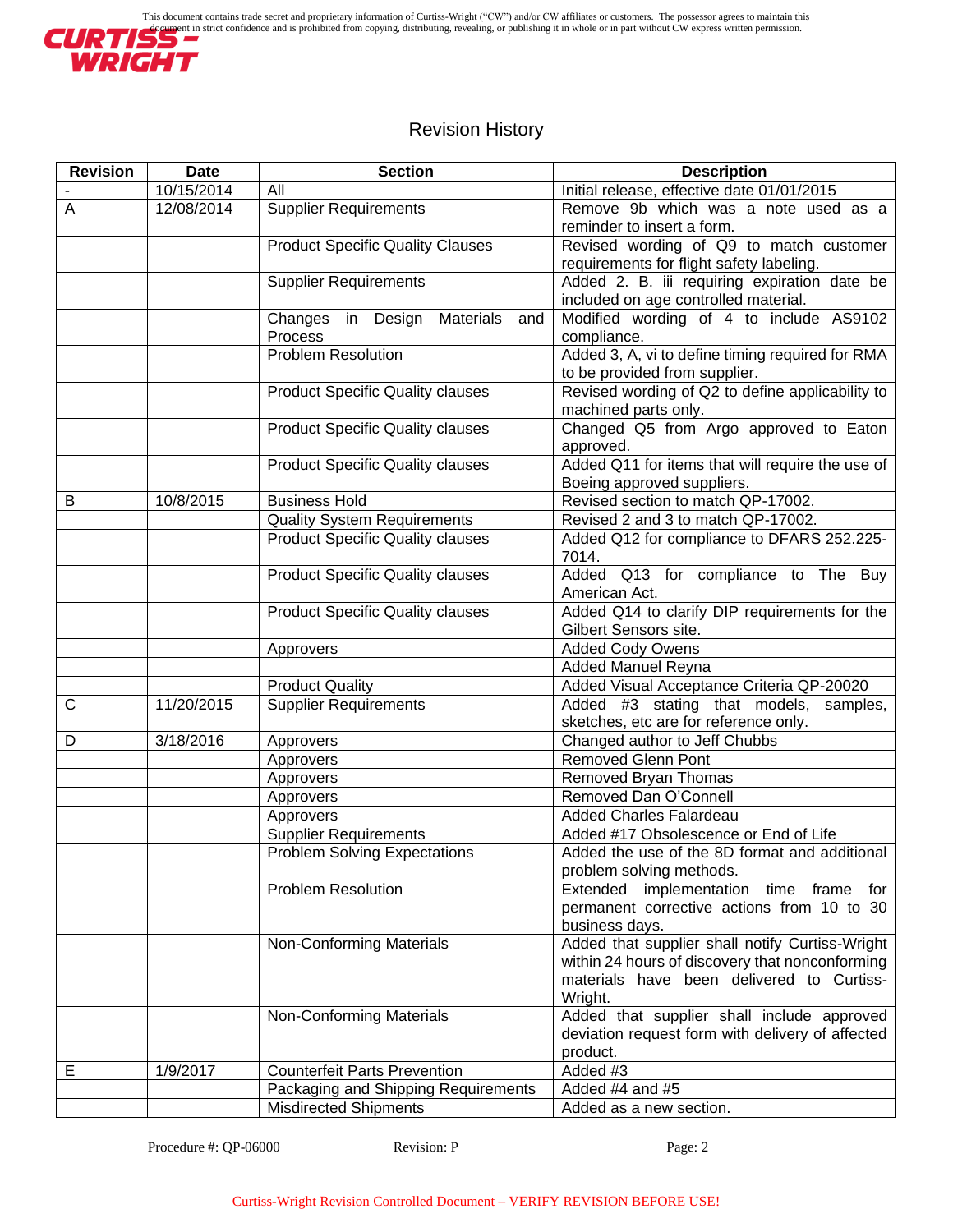

| <b>Revision</b> | <b>Date</b> | <b>Section</b>                          | <b>Description</b>                                                                            |
|-----------------|-------------|-----------------------------------------|-----------------------------------------------------------------------------------------------|
|                 |             | Control Of Sub Tier Suppliers           | Added flow down requirement of this document                                                  |
|                 |             |                                         | to sub tier suppliers.                                                                        |
|                 |             | <b>Supplier Assessments</b>             | Revised section to match QP-17002.                                                            |
|                 |             | <b>Supplier Requirements</b>            | Added #5                                                                                      |
|                 |             | <b>Supplier Requirements</b>            | Revised #13 to include NADCAP requirement                                                     |
|                 |             |                                         | for source control items and processes                                                        |
|                 |             |                                         | mandated by customer contract.                                                                |
|                 |             | <b>Product Specific Quality Clauses</b> | Removed Q6. (See Supplier Requirements #5)                                                    |
| F               | 9/22/2017   | Packaging and Shipping Requirements     | Revised #5 to specify machined components                                                     |
|                 |             |                                         | cannot have part-to-part contact.                                                             |
|                 |             | <b>Supplier Assessments</b>             | Added reference to QP-17002.                                                                  |
|                 |             | <b>Supplier Requirements</b>            | Added #5c                                                                                     |
|                 |             | <b>Product Specific Quality Clauses</b> | Revised Q3, Q5 and Q11                                                                        |
|                 |             |                                         | Added Q15, Q16, Q17, and Q18                                                                  |
| G               | 4/6/2018    | Approvers                               | Removed Manuel Reyna                                                                          |
|                 |             | Approvers                               | <b>Added Fernando Dorantes</b>                                                                |
|                 |             | Approvers                               | Removed Director of Materials-Cody Owens                                                      |
|                 |             | Approvers                               | Added Senior Supply Chain Manager-                                                            |
|                 |             |                                         | Denise Bridges                                                                                |
|                 |             | Approvers                               | Removed Alan Weber                                                                            |
|                 |             | Approvers                               | Added Dan O'Connell                                                                           |
|                 |             | Approvers                               | Removed Charles Falardeau                                                                     |
|                 |             | Approvers                               | <b>Added Graham Macdonald</b>                                                                 |
|                 |             | <b>Counterfeit Parts Prevention</b>     | Added reference to AS5553                                                                     |
|                 |             | <b>REACh and RoHS Compliance</b>        | Added new section                                                                             |
|                 |             | Delegated Inspection Authority / Source | Revised #3                                                                                    |
|                 |             | Inspection                              |                                                                                               |
|                 |             | <b>Product Quality</b>                  | First Article Inspection - added requirement for                                              |
|                 |             |                                         | suppliers to provide major diameter, minor                                                    |
|                 |             |                                         | diameter and pitch diameter for threaded                                                      |
|                 |             |                                         | features.                                                                                     |
|                 |             | <b>Product Quality</b>                  | Non-Conforming Materials - added                                                              |
|                 |             |                                         | requirement that suspect, nonconforming, or                                                   |
|                 |             |                                         | unprocessed items must be identified and                                                      |
|                 |             |                                         | packaged separately.                                                                          |
|                 |             | <b>Product Quality</b>                  | Delivery Requirements - added requirement                                                     |
|                 |             |                                         | that suspect, nonconforming, or unprocessed                                                   |
|                 |             |                                         | items must be identified and packaged                                                         |
|                 |             |                                         | separately.                                                                                   |
|                 |             | <b>Product Specific Quality Clauses</b> | Added Q15 a - d                                                                               |
|                 |             | <b>Product Quality</b>                  | From: The Seller shall provide notification of                                                |
|                 |             |                                         | nonconforming material/ parts that have been                                                  |
|                 |             |                                         | delivered to SENSORS NA that may affect the                                                   |
|                 |             |                                         | eventual fit, form or function of Sensors NA                                                  |
|                 |             |                                         | products. Notification must be received within                                                |
|                 |             |                                         | 24 hours of discovery of the nonconformance.                                                  |
|                 |             |                                         | This Notification will include at a minimum                                                   |
|                 |             |                                         |                                                                                               |
|                 |             |                                         | To: The Seller shall provide notification of any                                              |
|                 |             |                                         | nonconforming material/ parts that have been<br>delivered to SENSORS NA. Notification must be |
|                 |             |                                         | received within 24 hours of discovery of the                                                  |
|                 |             |                                         | nonconformance. This Notification will include                                                |
|                 |             |                                         | at a minimum                                                                                  |
|                 |             |                                         |                                                                                               |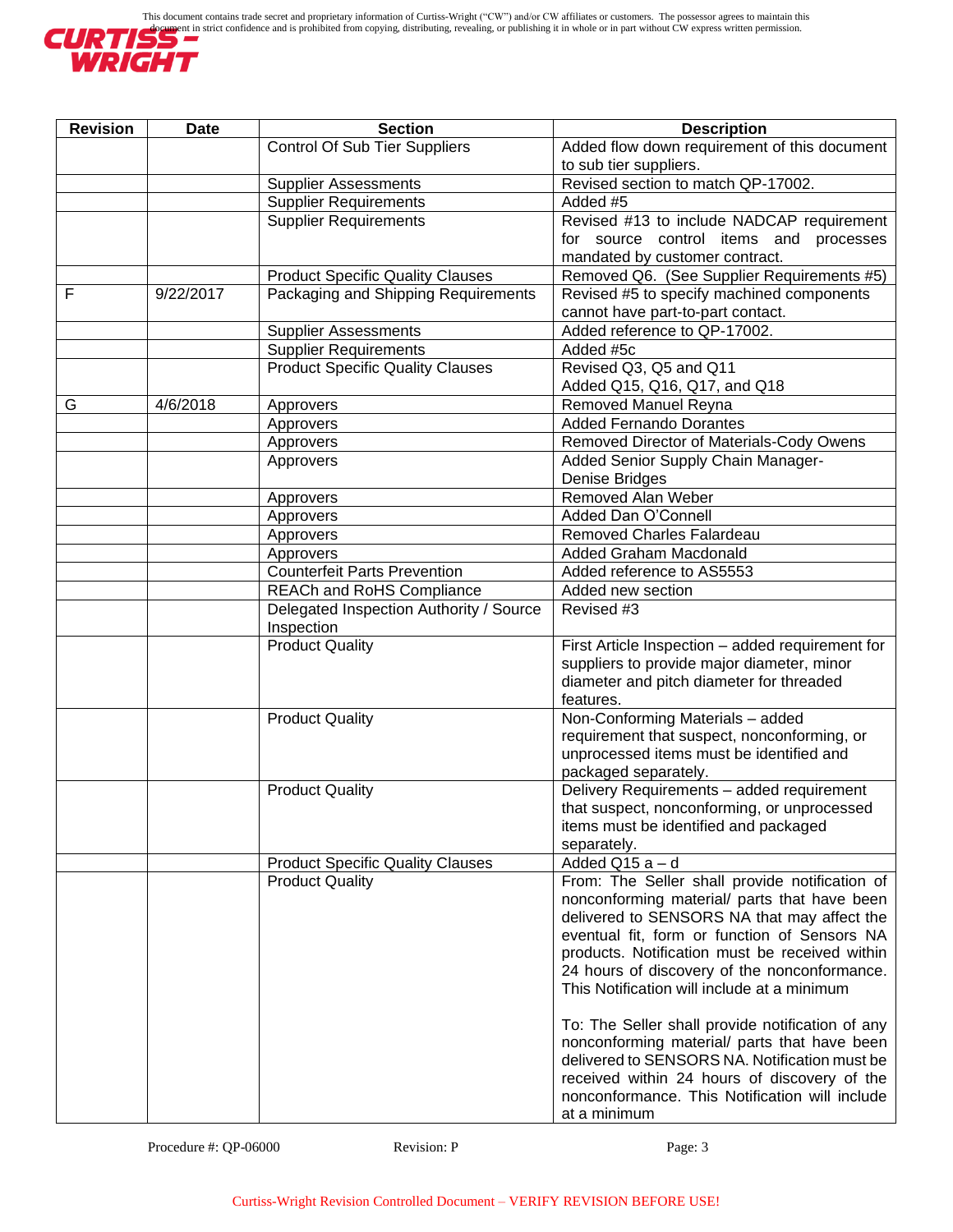

| <b>Revision</b> | <b>Date</b> | <b>Section</b>                                               | <b>Description</b>                                                                    |
|-----------------|-------------|--------------------------------------------------------------|---------------------------------------------------------------------------------------|
| н               | 3/1/2019    | Approvers                                                    | Removed Alex Nykamp                                                                   |
|                 |             | Approvers                                                    | Added Michael Whitehouse                                                              |
|                 |             | Approvers                                                    | <b>Removed Graham Macdonald</b>                                                       |
|                 |             | <b>Counterfeit Parts Prevention</b>                          | Added reference to AS6174, AS6496, AS6801,                                            |
|                 |             |                                                              | and AS6171.                                                                           |
|                 |             | Foreign Object Debris / Damage                               | Revised wording to allow suppliers to use                                             |
|                 |             | (FOD) Prevention                                             | NAS-412 as a guide for FOD programs.                                                  |
|                 |             | Changes in Design Materials and                              | Added #5                                                                              |
|                 |             | Processing                                                   |                                                                                       |
|                 |             | Supplier Performance                                         | Removed reference to monthly delivery of                                              |
|                 |             |                                                              | supplier scorecard.                                                                   |
|                 |             | <b>Supplier Requirements</b>                                 | Edited limited life requirement in 2b to mirror                                       |
|                 |             |                                                              | incoming inspection procedure.<br>Added helium to #8                                  |
|                 |             | <b>Supplier Requirements</b><br><b>Supplier Requirements</b> | Added #19                                                                             |
|                 |             | <b>Product Quality</b>                                       | Added inspection plan requirement to #1                                               |
|                 |             | <b>Product Specific Quality Clauses</b>                      | Removed Q12. Revised Q17. Added Q19,                                                  |
|                 |             |                                                              | Q20 and Q21                                                                           |
| J               | 8/9/2019    | Approvers                                                    | <b>Added Jeff Troutner</b>                                                            |
|                 |             | Safety and Ethics                                            | Added new section to align with AS9100D                                               |
|                 |             | <b>Product Quality</b>                                       | Revised grammar in paragraph 4a                                                       |
|                 |             | <b>Product Specific Quality Clauses</b>                      | Revised Q15 to included proper paragraph                                              |
|                 |             |                                                              | references in ASQR-01                                                                 |
|                 |             | <b>Product Specific Quality Clauses</b>                      | Added Q22 and Q23                                                                     |
| K               | 11/8/2019   |                                                              | <b>Removed Fernando Dorantes</b>                                                      |
|                 |             | Approvers                                                    | <b>Added Omar Chavez</b>                                                              |
|                 |             | <b>Supplier Requirements</b>                                 | Revised #6 Traceability to Source of Origin                                           |
|                 |             |                                                              |                                                                                       |
|                 |             | <b>Product Quality</b>                                       | Revised #3.a.vi to allow return of                                                    |
|                 |             |                                                              | nonconforming product to a supplier without an                                        |
|                 |             |                                                              | RMA.                                                                                  |
|                 |             | <b>Product Quality</b>                                       | Added #12 Inspection Tools and                                                        |
|                 |             |                                                              | #13 Contract Review                                                                   |
|                 | 1/6/2021    | Approvers                                                    | -Redefine approvers to leave Director of                                              |
|                 |             |                                                              | Procurement and Director of Quality &                                                 |
|                 |             |                                                              | Compliance                                                                            |
|                 |             | <b>Supplier Requirements</b>                                 | -Update Supplier Requirements section to add                                          |
|                 |             |                                                              | item 20) on Supplier Requirement section for                                          |
|                 |             |                                                              | "No Work Done" on subcontracted processes,                                            |
|                 |             |                                                              | test and/or inspections on Curtiss Wright                                             |
|                 |             |                                                              | supplied products                                                                     |
|                 |             | <b>Product Quality</b>                                       | -Add Product Quality Section, 3) Return Product                                       |
|                 |             |                                                              | Authorization section and remove RMA related<br>items from Problem Resolution section |
|                 |             | <b>Product Quality</b>                                       | - Eliminate the Product Quality Section, 4)                                           |
|                 |             |                                                              | Modify Problem resolution section from 3) to 4)                                       |
|                 |             |                                                              | -Problem Solving Expectations                                                         |
|                 |             |                                                              | -Update Product Quality Section, 4) Problem                                           |
|                 |             |                                                              | Resolution, a) CAR Process to align the                                               |
|                 |             |                                                              | Corrective Action cycle time and requirements                                         |
|                 |             |                                                              | with the Supplier Corrective Action Sensors                                           |
|                 |             |                                                              | procedure.                                                                            |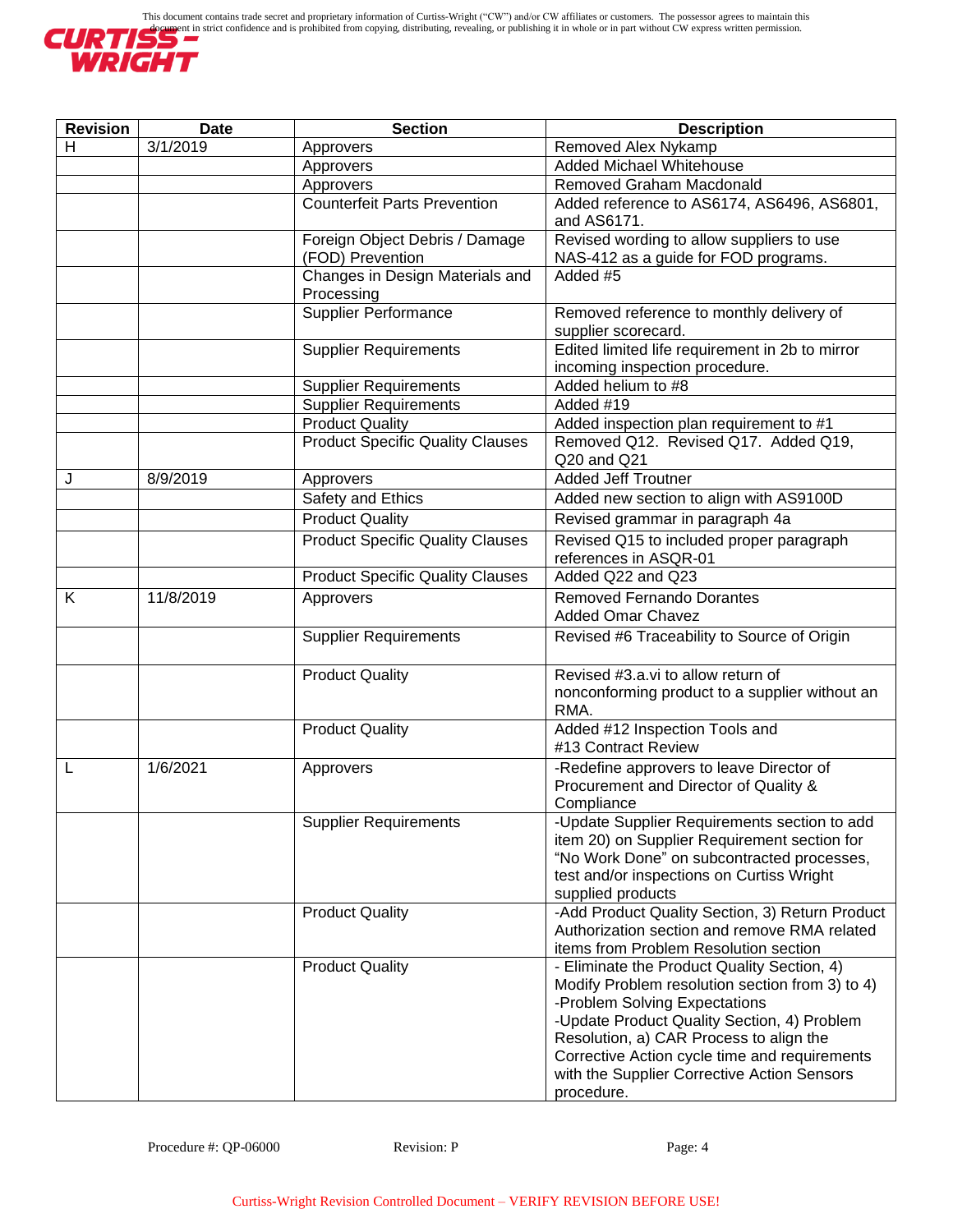

| <b>Revision</b> | <b>Date</b> | <b>Section</b>                          | <b>Description</b>                                                                                                                                                                                                                                                                                                                                                                                                                                                                                                                                                                                                                                                                                                       |
|-----------------|-------------|-----------------------------------------|--------------------------------------------------------------------------------------------------------------------------------------------------------------------------------------------------------------------------------------------------------------------------------------------------------------------------------------------------------------------------------------------------------------------------------------------------------------------------------------------------------------------------------------------------------------------------------------------------------------------------------------------------------------------------------------------------------------------------|
|                 |             | <b>Product Quality</b>                  | -Change Product Quality, section 2) from Non-<br>Conforming Materials to Non-Conforming<br>Materials & Notification of Escapement<br>- Change time frame of notification of NoE from<br>24 hours to 48 hours                                                                                                                                                                                                                                                                                                                                                                                                                                                                                                             |
|                 |             | All Across                              | Standardize the name of the company on the<br>procedure as Curtiss Wright Sensors-North<br>America                                                                                                                                                                                                                                                                                                                                                                                                                                                                                                                                                                                                                       |
|                 |             | <b>Supplier Performance</b>             | Redefine completely section: Supplier<br>Performance, item 4)                                                                                                                                                                                                                                                                                                                                                                                                                                                                                                                                                                                                                                                            |
|                 |             | <b>Product Quality</b>                  | Change Product Quality, First Article Inspection,<br>submit the First Article Inspection for approval<br>from "Buyer" to "Supplier Quality Engineer".                                                                                                                                                                                                                                                                                                                                                                                                                                                                                                                                                                    |
|                 |             | <b>REACh and RoHS Compliance</b>        | REACh & Rohs, add items 4) & 5)<br>4. The declarant certified that the supplier<br>has performed the required<br>due<br>diligence in compliance<br>with<br>EU<br>regulation to verify that all materials<br>supplied to Curtiss Wright Sensors-<br>North America meet the required limits of<br>REACh and Rohs. Vendor is responsible<br>for notifying Curtiss Wright Sensors-<br>North America buyer if for any reason a<br>material is found to no longer meet the<br>defined threshold of REACh and Rohs<br>5. Supplier is responsible to flow down to<br>the sub-tier suppliers the REACh and<br>RoHS regulations and ensure they are in<br>compliance with the Curtiss Wright<br>Sensors-North America requirements |
|                 |             | <b>Product Specific Quality Clauses</b> | Changed clause 13. (Q13)<br>From: Products must be in compliance with The<br>Buy American Act 41 U.S.C. §§ 8301-8305<br>To: Products must be in compliance with The<br>Buy American Act 41 U.S.C. §§ 8301-8305.<br>Supplier must ensure this requirement is met at<br>the time the purchase order is accepted. Curtiss<br>Wright Sensors-North America buyer may<br>request evidence of compliance                                                                                                                                                                                                                                                                                                                       |
|                 |             | <b>Product Specific Quality Clauses</b> | Add clause 24. (Q24) End use of item shall be<br>in compliance with Buy America Act. US based<br>material must be used for processing. Supplier<br>must ensure this requirement is met at the time<br>the purchase order is accepted. Curtiss Wright<br>Sensors-North America buyer may request<br>evidence of compliance                                                                                                                                                                                                                                                                                                                                                                                                |
| М               | 3/01/2021   | Packaging and Shipping<br>Requirements  | Add clause 6. Establish requirements for<br>Suppliers that are to use Wood Packaging<br>Material (WPM)                                                                                                                                                                                                                                                                                                                                                                                                                                                                                                                                                                                                                   |
| N               | 7/14/2021   | <b>Title Block</b>                      | Page 1, Added: Director, Quality & Compliance<br>- Sensors as Darren Robinson.                                                                                                                                                                                                                                                                                                                                                                                                                                                                                                                                                                                                                                           |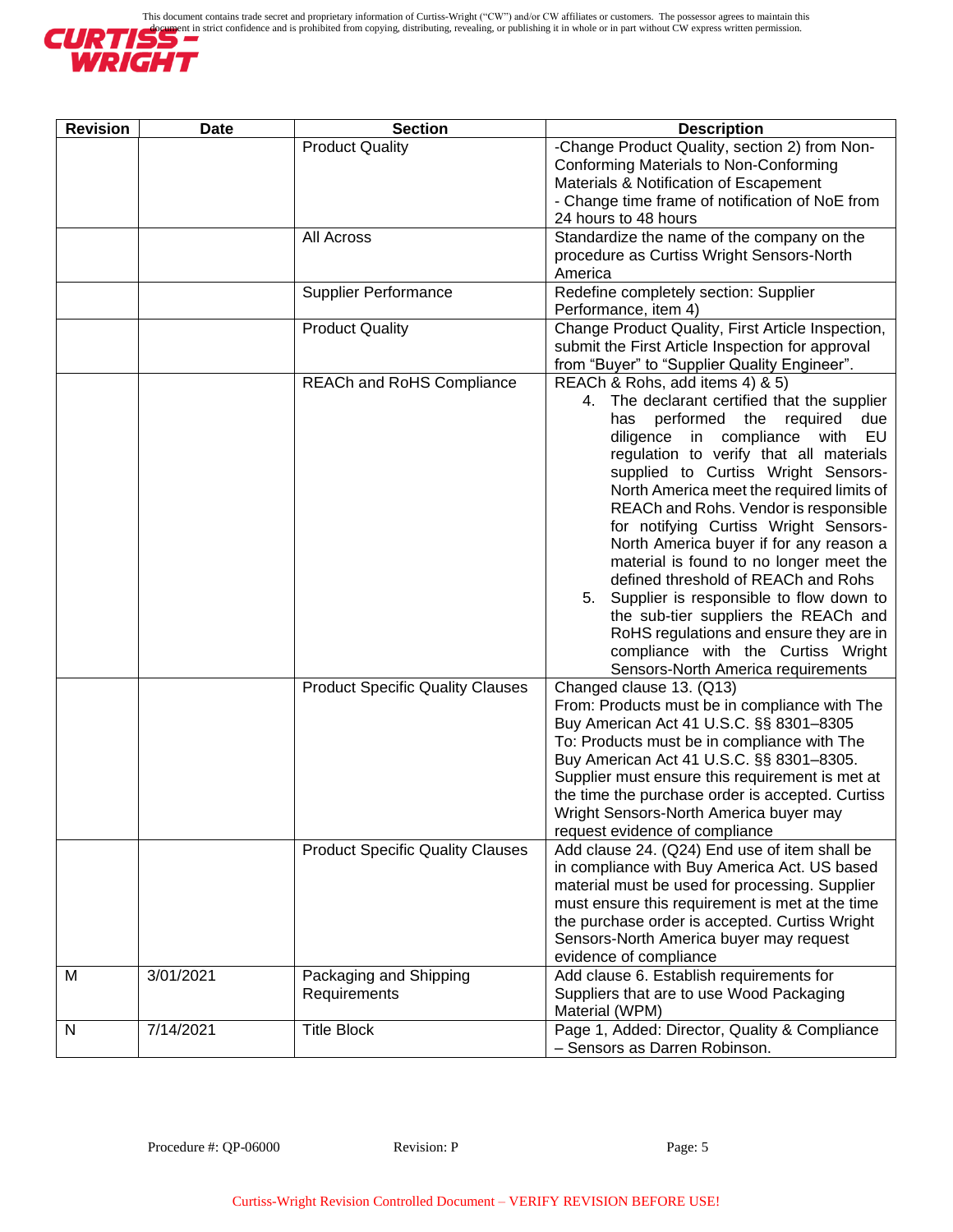

| <b>Revision</b> | <b>Date</b> | <b>Section</b>                                   | <b>Description</b>                                                                                                                                                                                                                                                                                          |
|-----------------|-------------|--------------------------------------------------|-------------------------------------------------------------------------------------------------------------------------------------------------------------------------------------------------------------------------------------------------------------------------------------------------------------|
|                 |             | Slavery and Human Trafficking                    | Page 11, Removed "complete an annual<br>certification" and replaced with "have a<br>process to ensure"                                                                                                                                                                                                      |
|                 |             | Traceability to Source of Origin                 | Page 16, Added: For all purchased material: If<br>there are multiple lots/heat lots representing the<br>order please contact your buyer for possible<br>split of the order or line item additions.                                                                                                          |
|                 |             | <b>Product Specific Quality Clauses</b>          | Page 25, Revised Q14: added following bold<br>text, "A Detail Inspection Plan (DIP) is required<br>for all Honeywell part numbers; purchased<br>parts"                                                                                                                                                      |
|                 |             | <b>Product Specific Quality Clauses</b>          | Page 27, Added: Q25 This part has a QIP<br>(Quality Inspection Plan) requirement. It is the<br>suppliers responsibility to contact the Curtiss<br>Wright Buyer to get the latest revision. This form<br>shall be populated by the vendor and sent to<br>Curtiss Wright as part of the release<br>documents. |
| P               | 5/12/2022   | <b>Title Block</b>                               | Page 1, Revised Supply Chain approval<br>signature to Michael Tran                                                                                                                                                                                                                                          |
|                 |             | Scope of Procedure                               | Page 8, Added "parts" to statement to match<br>Purpose of Procedure statement and for<br>clarification.                                                                                                                                                                                                     |
|                 |             | <b>Quality Systems Requirements</b>              | Page 8, Quality Systems Requirements, Item 2:<br>Revised for clarity of services and types.<br>Revised approvals to Director of Quality or the<br>Procurement Manager.                                                                                                                                      |
|                 |             | <b>Record Retention</b>                          | Page 8, Revised item 1 for clarity and added<br>item 4 to statement.<br>Page 8, Removed item 2 and re-numbers<br>sequence.                                                                                                                                                                                  |
|                 |             | <b>Right of Entry</b>                            | Page 8, added sub-tier suppliers to statement.                                                                                                                                                                                                                                                              |
|                 |             | Foreign Object Debris/Damage<br>(FOD) Protection | Page 10, Revised item #2. Added item #3.                                                                                                                                                                                                                                                                    |
|                 |             | <b>Supplier Requirements</b>                     | Page 15, Revised Item 5, Inspection Report<br>Required for Each Shipment: Revised for detail<br>and clarity.                                                                                                                                                                                                |
|                 |             | <b>First Article Inspection</b>                  | Page 19, Removed e and re-identified alpha<br>sequence.                                                                                                                                                                                                                                                     |
|                 |             | <b>First Article Inspection</b>                  | Page 20, Added First Article Inspection, Item h:<br>Clarified Requirement for OSV's.                                                                                                                                                                                                                        |
|                 |             | Non-Conforming Material                          | Page 20, Item #2 - Added C=0 statement.                                                                                                                                                                                                                                                                     |
|                 |             | <b>Problem Resolution</b>                        | Page 20, Item #4 - Revised complete SCAR<br>section.                                                                                                                                                                                                                                                        |
|                 |             | <b>Delivery Requirements</b>                     | Page 22, Revised Item 11, Delivery<br>Requirements.                                                                                                                                                                                                                                                         |
|                 |             | Sample Plans                                     | Page 23 - Added Sample Plans                                                                                                                                                                                                                                                                                |
|                 |             | <b>Product Specific Quality Clauses</b>          | Page 24, Q4 - Added "IAW SPOC 165" to<br>address CAR.                                                                                                                                                                                                                                                       |
|                 |             | <b>Product Specific Quality Clauses</b>          | Page 27, Q25 - added in lieu of inspection<br>report requirement.<br>Page 28, Added the Supplier Acknowledgement                                                                                                                                                                                            |
|                 |             |                                                  | sheet.                                                                                                                                                                                                                                                                                                      |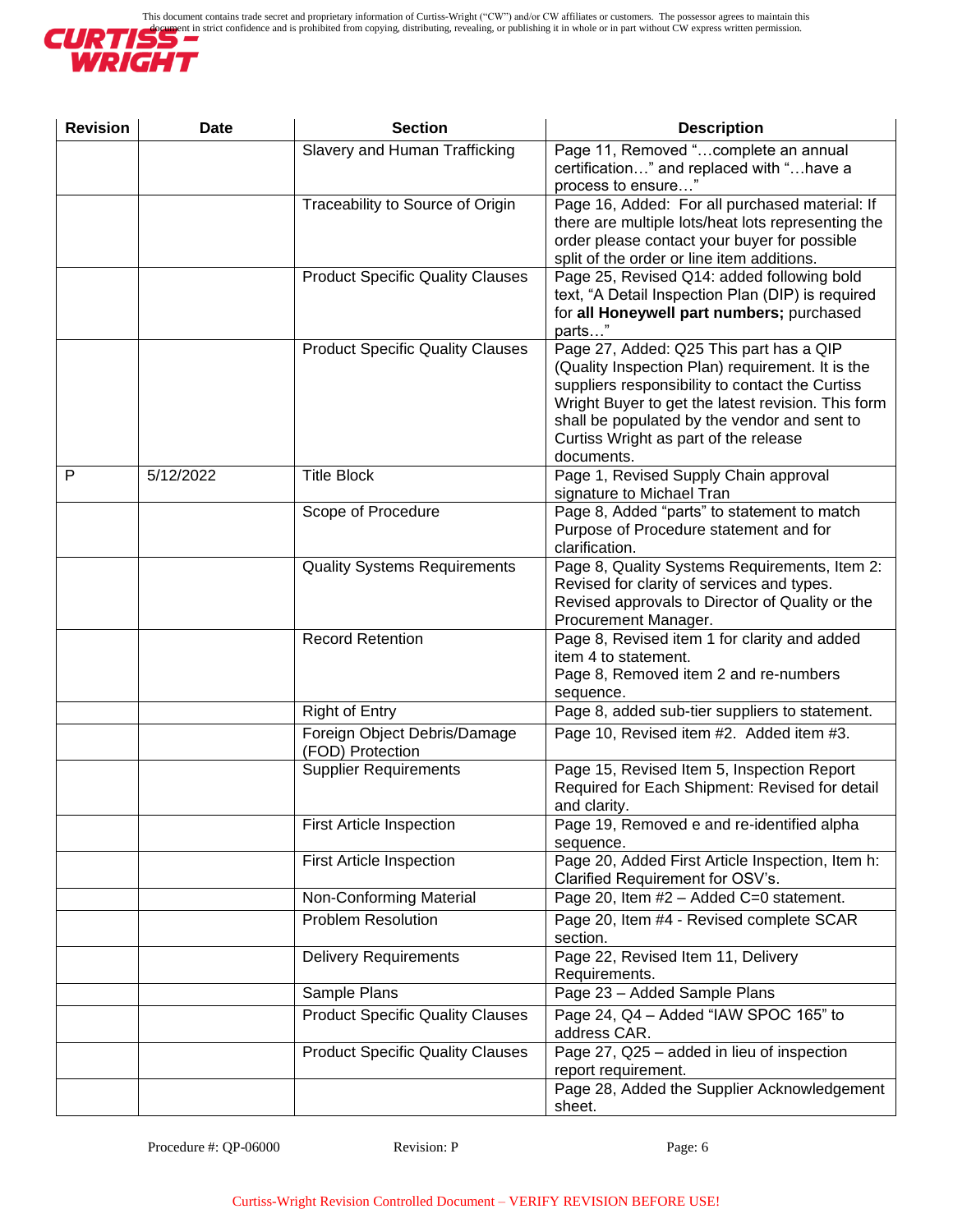

# Contents

<span id="page-6-0"></span>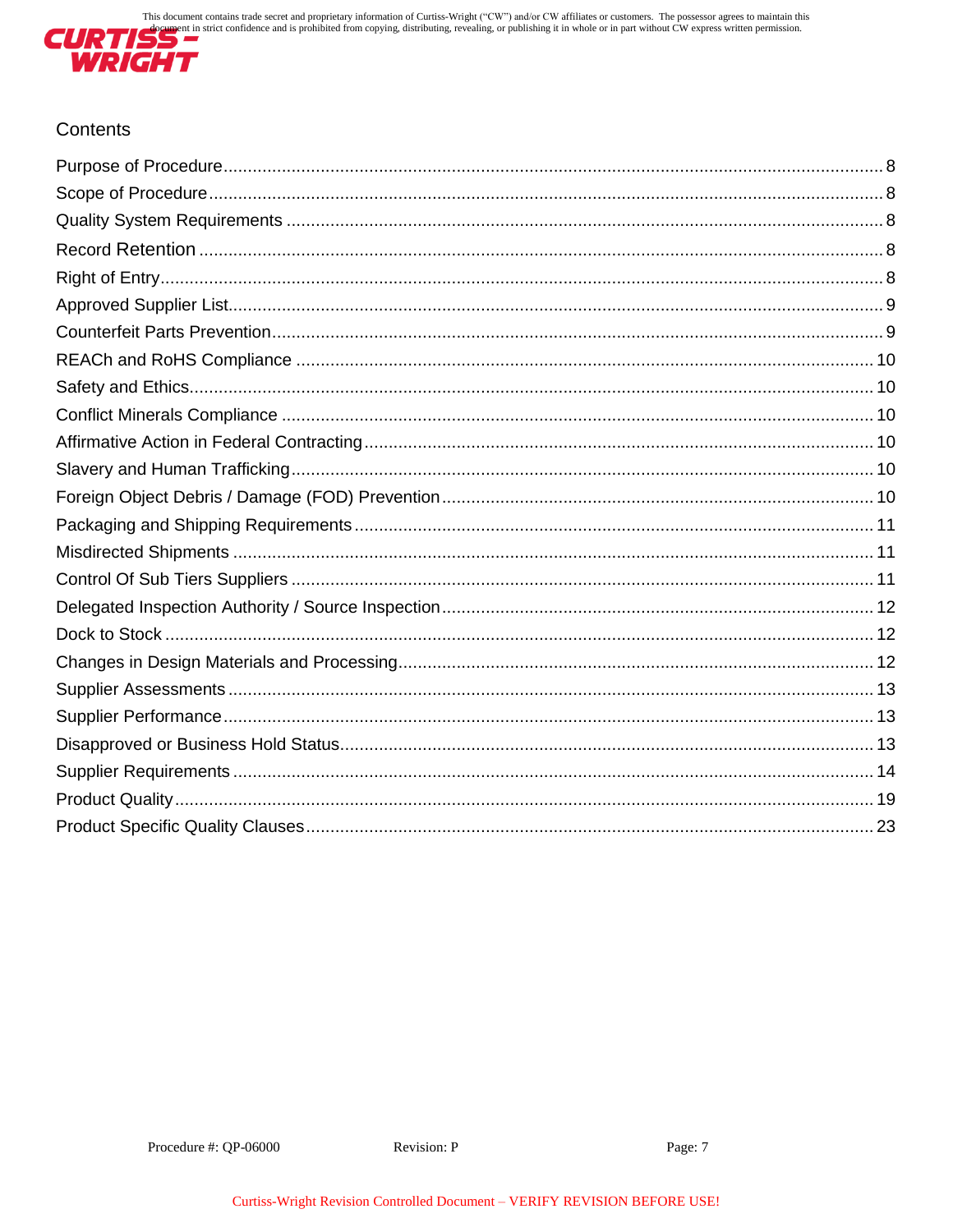

#### **Purpose of Procedure**

The purpose of this manual is to communicate Curtiss Wright Sensors-North America's quality requirements and expectations to suppliers.

The products being procured are used in commercial and military aerospace platforms, medical devices and satellite applications. It is key Curtiss Wright Sensors-North America suppliers understand the criticality of the product quality required.

It is our intent to do business with suppliers who are able to provide parts, materials, processes, and services consistently to specifications, at a competitive price, and in accordance with the defined delivery schedule. The manual is intended to aid suppliers in their understanding of requirements regarding specific management, communication, and reporting processes.

### <span id="page-7-0"></span>**Scope of Procedure**

This procedure applies to all suppliers who provide parts, materials, equipment, and services to Curtiss Wright Sensors - North America sites.

### <span id="page-7-1"></span>**Quality System Requirements**

- 1. Suppliers are encouraged to develop foundational quality systems which provide for continuous improvement and emphasize defect prevention while reducing variation and waste.
- 2. AS9100, ISO9001 or ISO17025 certifications are required for new suppliers who provide materials as listed in the BOM or services that impact the product performance (i.e. calibration, testing, etc.), unless otherwise approved by the Director of Quality or the Procurement Manager.
- 3. NADCAP certifications are required for suppliers who provide special processes as defined by PRISAE QPL listing (ref: [www.eauditnet.com\)](http://www.eauditnet.com/).
- 4. Suppliers are required to notify Curtiss Wright Sensors-North America procuring sites of any changes to their Quality System accreditations resulting in system disqualification or downgrading. Failure to do so may result in supplier being disapproved.

#### <span id="page-7-2"></span>**Record Retention**

- 1. Documentation related to testing, inspection and traceability shall be retained indefinitely by suppliers or its sub-tiers. If unable to meet the record retention requirement the supplier shall provide Curtiss Wright Sensors-North America all records relevant to a purchase order for the required record retention period.
- 2. Storage conditions shall allow the records to remain legible, readily identifiable and retrievable.

### <span id="page-7-3"></span>**Right of Entry**

<span id="page-7-4"></span>1. Curtiss Wright Sensors-North America, its customers, and government officials reserve the right to verify the quality and delivery of all materials and services included in this procurement at Supplier's facility and their sub-tiers.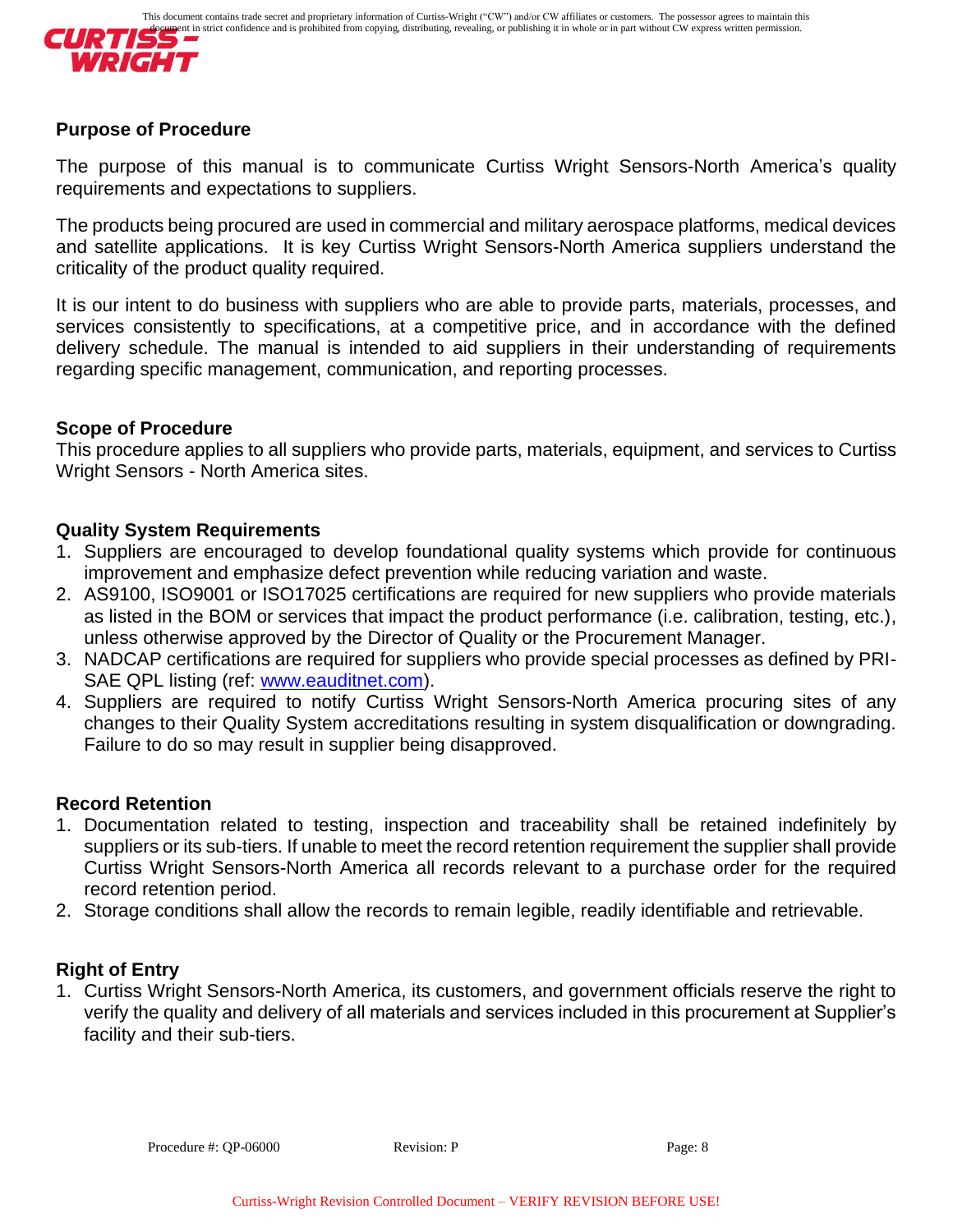

# **Approved Supplier List**

- 1. Curtiss Wright Sensors-North America will only purchase materials, equipment, and services from suppliers listed in the "Approved Supplier" list.
- 2. Curtiss Wright Sensors-North America will evaluate and select suppliers based on their ability to supply materials, equipment, and services to specified requirements.

### <span id="page-8-0"></span>**Counterfeit Parts Prevention**

- 1. In response to the 2012 National Defense Authorization Act, Section 818 and in order to help mitigate the risk of obtaining counterfeit electronic/electrical parts, Curtiss Wright will only purchase electronic/electrical parts with a distributor from those suppliers who are can provide traceability to an authorized Original Components Manufacturer (OCM) for each item/part number.
- 2. Required with Shipment: Manufacture (MFR) Certificate of Conformance (C of C), as well as, distributor (C of C) is required depending on the supplier. If the supplier is the manufacturer, then the MFR C of C is all that is needed. If a distributor is the supplier, then the distributor C of C is also required. The MFR C of C must have the distributor's information on it.
- 3. Suppliers shall develop and implement a counterfeit parts control plan that documents its processes used for risk mitigation, disposition, and reporting of counterfeit parts. The plan shall meet the intent of AS5553, AS6174 (Counterfeit Material), AS6496 (Authorized Distributor), AS6801 (Independent Distributor), and AS6171 (Test Methods). Suppliers shall disclose to Curtiss Wright Sensors-North America if they are not an authorized source of supply.
- 4. All mechanical, electro-mechanical, and material commodities are subject to the same requirements for counterfeit prevention.

# **REACh and RoHS Compliance**

- 1. EU Regulation No. 1907/2006 concerns the Registration, Evaluation, Authorization and Restriction of Chemicals (REACh) and establishes a European Chemicals Agency. All companies producing, importing and using chemicals in Europe are obligated to adhere to REACh regulations.
- 2. The RoHS Directive will ban placement into the EU market of new electrical and electronic equipment containing more than designated maximum allowable levels of lead, cadmium, mercury, hexavalent chromium, polybrominated biphenyl (PBB) and polybrominated diphenyl ether (PBDE) flame retardants, effective July 1, 2006. Reference RoHS Directive 2002/95/EC.
- 3. Suppliers will be required to complete REACh and RoHS declarants as part of Sensor's evaluation and re-evaluation process.
- 4. The declarant certified that the supplier has performed the required due diligence in compliance with EU regulation to verify that all materials supplied to Curtiss Wright Sensors-North America meet the required limits of REACH and Rohs. Vendor is responsible for notifying Curtiss Wright Sensors-North America buyer if for any reason a material is found to no longer meet the defined threshold of REACH and Rohs
- 5. Supplier is responsible to flow down the REACh and RoHS regulations to the sub-tier suppliers and ensure they are in compliance with the Curtiss Wright Sensors-North America requirements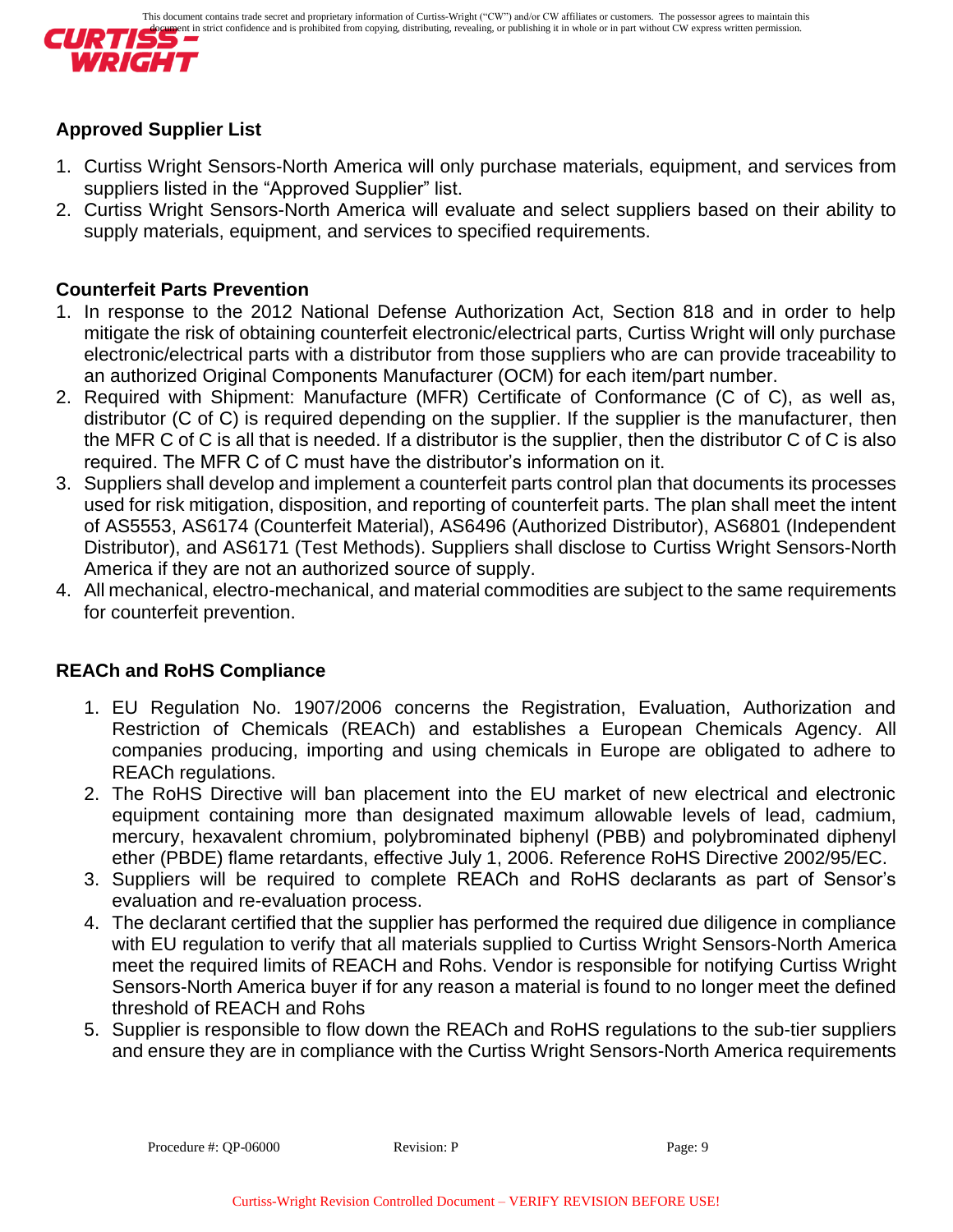

# **Safety and Ethics**

- 1. Suppliers shall ensure that their employees are aware of:
	- a. Their contribution to product or service conformity
	- b. Their contribution to product safety
	- c. The importance of ethical behavior

## **Conflict Minerals Compliance**

1. Seller agrees that it will (1) provide Buyer with the information Buyer in its sole discretion deems necessary to comply with the requirements of Section 1502 ("the Provision") of the Dodd-Frank Wall Street Reform and Consumer Protection Act ("Act") (Pub. L. 111-203, 124 Stat. 1376 (July 21, 2010)) relating to disclosure and reporting obligations concerning the use of "conflict minerals" during each calendar year on or before February 1st of the next year and (2) undertake due diligence on its supply chain and any other measures as necessary to obtain the information necessary for Buyer to comply with such requirements.

# <span id="page-9-0"></span>**Affirmative Action in Federal Contracting**

1. Curtiss Wright Sensors-North America is a federal contractor which complies fully with Executive Order 11246, as amended, and the applicable regulations contained in 41 C.F.R. Parts 60-1 through 60-60; 29 U.S.C. Section 793 and the applicable regulations contained in 41 C.F.R. Part 60-741; 38 U.S.C. Section 4212 and the applicable regulations contained in 41 C.F.R. Part 60-250 and/or 60- 300; and 29 C.F.R. Part 471, Appendix A.

### <span id="page-9-1"></span>**Slavery and Human Trafficking**

1. Curtiss-Wright Corporation requires that all Supplier/Subcontractor's must have a process to ensure that the production of materials incorporated into any product sold or otherwise provided to Curtiss-Wright Corporation and/or its subsidiaries complies with laws regarding slavery and human trafficking of the country or countries in which my firm does business. If you have not completed an annual slavery and human trafficking certification then please contact your Curtiss-Wright Corporation buyer.

# <span id="page-9-2"></span>**Foreign Object Debris / Damage (FOD) Prevention**

- 1. Supplier shall maintain a FOD prevention. National Aerospace Standard NAS-412, Foreign Object Damage/ Foreign Object Debris (FOD) Prevention may be used as a guide.
- 2. Suppliers must visually inspect all external surfaces of each part to ensure all parts are clean and FOD free prior to shipment. By delivering items to Curtiss Wright Sensors-North America, supplier shall be deemed to have certified that such items are free from any foreign materials that could result in FOD.
- 3. Suppliers must ensure all threads, blind holes, passageways- cast and/or machined are clear of chips, core material, dirt, breakout of cast walls, and other FOD via inspection by competent individuals using a borescope, endoscope, flexible fiber scope, or similar equipment capable of detecting any FOD. It is highly recommended to use an appropriate power flush method to remove FOD.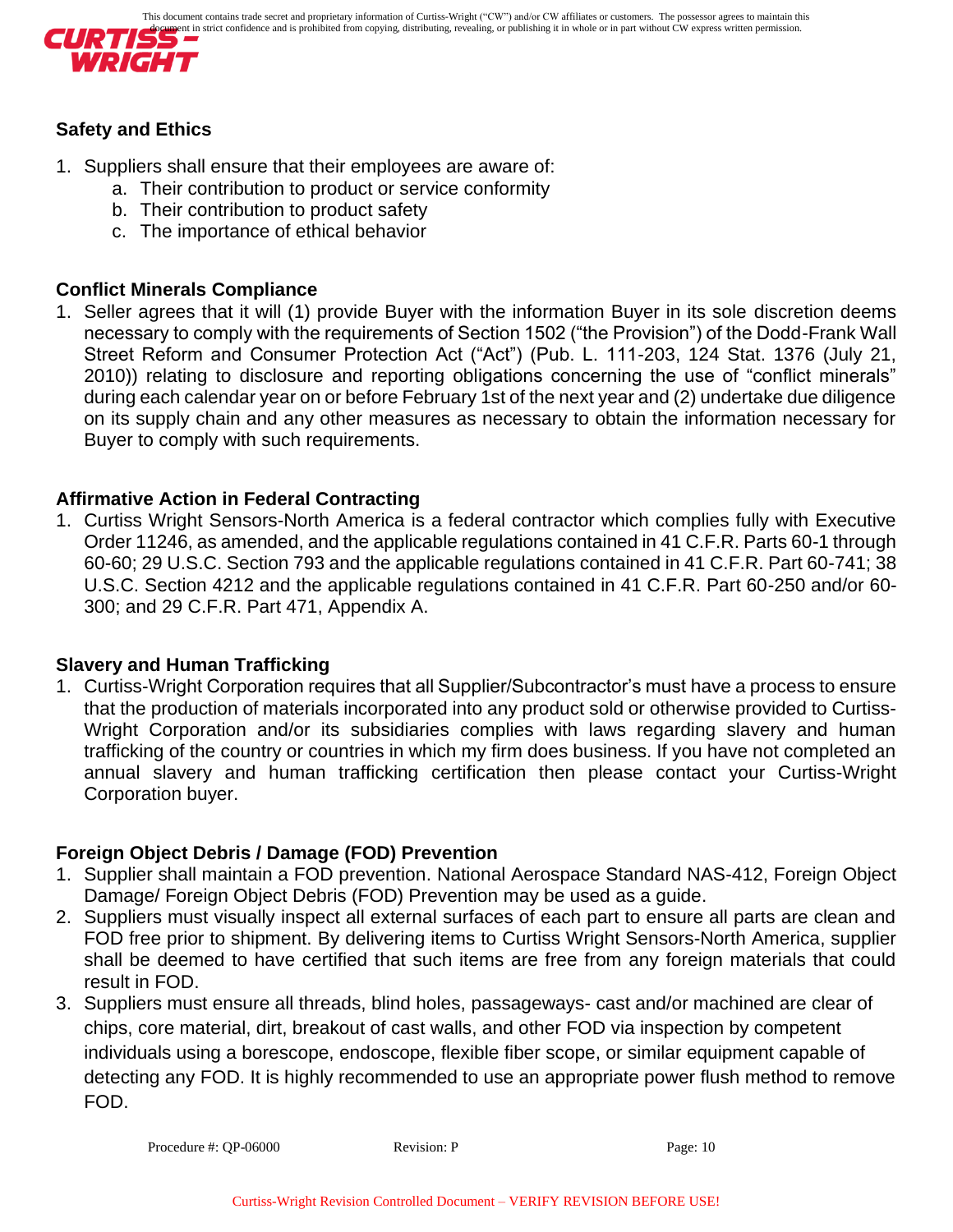

## <span id="page-10-0"></span>**Packaging and Shipping Requirements**

- 1. Supplier shall ensure the use of adequate protective measures to prevent damage during transportation and storage, including application of packages and wraps, cushioning, and complete identification marking of unit, and intermediate and exterior containers
- 2. Products shall also be identified per specification and/or drawing requirements when applicable. Mil–STD–130 may be used as a guide.
- 3. No egg carton containers made of a paper base shall be used to ship product to Curtiss Wright Sensors-North America.
- 4. The use of Styrofoam chips (or peanuts) is no longer an acceptable packaging method.
- 5. Machined components shall be packaged in such a way so as to prevent damage due to part-topart contact. NOTE: Packaging in individual plastic bags does not provide adequate protection.
- 6. Suppliers that are to use Wood Packaging Material (WPM) shall ensure that the Wood Packaging Material (WPM) is either heat treated or fumigated with methyl bromide in accordance with International Plant Protection Convention's (IPPC) International Standard for Phytosanitary Measures No. 15 (ISPM 15). The WPM should be marked with an approved international mark certifying that it is treated. Purpose of this requirement is to reduce risk of pest contamination spreading in the United States.

Link to the IPPC ISPM 15.

[ISPM\\_15\\_2018\\_En\\_WoodPackaging\\_Post-CPM13\\_Rev\\_Annex1and2\\_Fixed\\_2019-02-](https://assets.ippc.int/static/media/files/publication/en/2019/02/ISPM_15_2018_En_WoodPackaging_Post-CPM13_Rev_Annex1and2_Fixed_2019-02-01.pdf) [01.pdf \(ippc.int\)](https://assets.ippc.int/static/media/files/publication/en/2019/02/ISPM_15_2018_En_WoodPackaging_Post-CPM13_Rev_Annex1and2_Fixed_2019-02-01.pdf)

Link to U.S. Customs and Border Protection statement regarding the WPM requirements.

[Wood Packaging Materials | U.S. Customs and Border Protection \(cbp.gov\)](https://www.cbp.gov/border-security/protecting-agriculture/wpm)

# <span id="page-10-1"></span>**Misdirected Shipments**

- 1. Definition: External delivery that does not arrive to contracted destination at fault or error of supplier. It is the responsibility of the supplier to refer to each PO header SHIP TO ADDRESS as it may vary.
- 2. Misdirected supplier deliveries are costly and have potential to drive delays to Curtiss-Wright's factories and valued customers. Suppliers will be subject to incur all shipping and handling costs incurred by Curtiss-Wright due to misdirected shipments without prior Supplier notification. This includes both inbound and outbound carrier costs including expedite fee's as required and are subject to a "package redirect fee" up to 100\$. However, there is no monetary limitation on recovery of costs incurred by Curtiss-Wright for any correction of repackaging, repacking, and remarking deficiencies regarding hazardous materials.

# <span id="page-10-2"></span>**Control Of Sub Tiers Suppliers**

<span id="page-10-3"></span>1. The supplier has the responsibility to flow down all applicable requirements contained within this Supplier Quality Manual as well as those found on all purchase orders, drawings, and specifications received from Curtiss Wright Sensors-North America.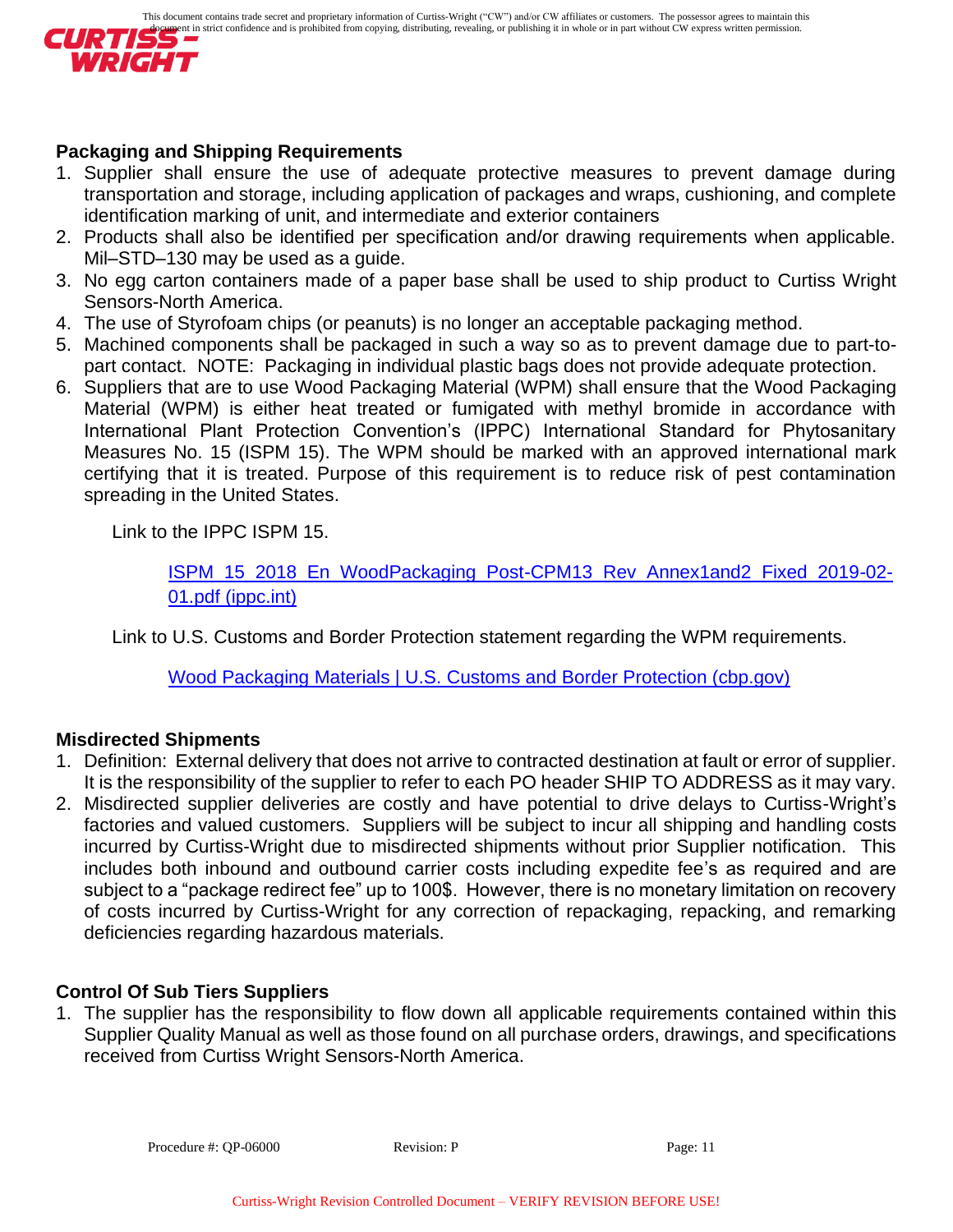

# **Delegated Inspection Authority / Source Inspection**

- 1. Where required by purchase order the supplier will assign a source acceptance delegate, who assumes full responsibility for all aspects of part conformity. The Delegate signs statement, "This shipment accepted by Curtiss Wright Sensors-North America Supplier Quality Assurance Delegate."
- 2. Where required by purchase order Source Inspection will be required by a government representative. For those orders:
	- a. Government Inspection is required prior to shipment of item(s) from Seller's facility. Upon receipt of the procurement, Seller shall promptly:
		- i. Notify a Government Representative (or if none, the nearest Army, Navy, Air Force or Defense Supply Agency Inspection Office) so that arrangements can be made for Government Inspection;
		- ii. Provide a copy of the procurement contract to the Government Representative.
	- b. In the event the Government Representative cannot be located, the Curtiss Wright Sensors-North America buyer should be notified immediately.
- 3. Where required by purchase order, Source Inspection will be performed by Curtiss Wright Sensors-North America, a customer representative, or a delegate.
	- a. Source inspection will be performed at Seller's facilities during the manufacture, test, and/or inspection of items furnished by those purchase orders.
	- b. Curtiss Wright Sensors-North America reserves the right to conduct (or waive) surveillance of work-in-progress, inspection and/or test at points selected by Curtiss Wright Sensors-North America quality.
	- c. Source Inspection shall not relieve the Supplier's requirement to fully comply with the specifications and all of the terms and conditions of the Contract/Purchase order
	- d. Source Inspection will be scheduled and coordinated with the supplier. The supplier shall furnish reasonable access to relative contract, design and specification data, and the necessary equipment and space to perform any such inspections.

# <span id="page-11-0"></span>**Dock to Stock**

- 1. Suppliers may be nominated for a dock to stock receiving program for Curtiss Wright Sensors-North America sites.
- 2. Where nominated, QP-10011 will be utilized to qualify the supplier for dock to stock.

# <span id="page-11-1"></span>**Changes in Design Materials and Processing**

- 1. Supplier shall not make any changes in product design, material or processing, or in the methods of fabrication, without prior approval in writing by Curtiss Wright Sensors-North America.
- 2. For catalogue or COTS items written notification to Curtiss Wright Sensors-North America is required for any changes in product design, material, processing, or in the methods of fabrication.
- 3. Supplier shall use QF-06000-1 Request to Change Form to obtain approval prior to any changes being made. Tooling moves to an alternate supplier manufacturing facility may require a Quality System audit of the new facility. Suppliers are prohibited from moving tools without prior notification and approval from Curtiss Wright Sensors-North America.
- 4. When sub-tier suppliers are changed, Curtiss Wright Sensors-North America shall be notified in writing. A first article in compliance with AS9102 will be required where sub-tier suppliers are changed.
- Procedure #: QP-06000 Revision: P Page: 12 5. When sub-tier suppliers have been acquired by another entity, sold to another entity, or plan to cease operation, Curtiss Wright Sensors-North America shall be notified in writing.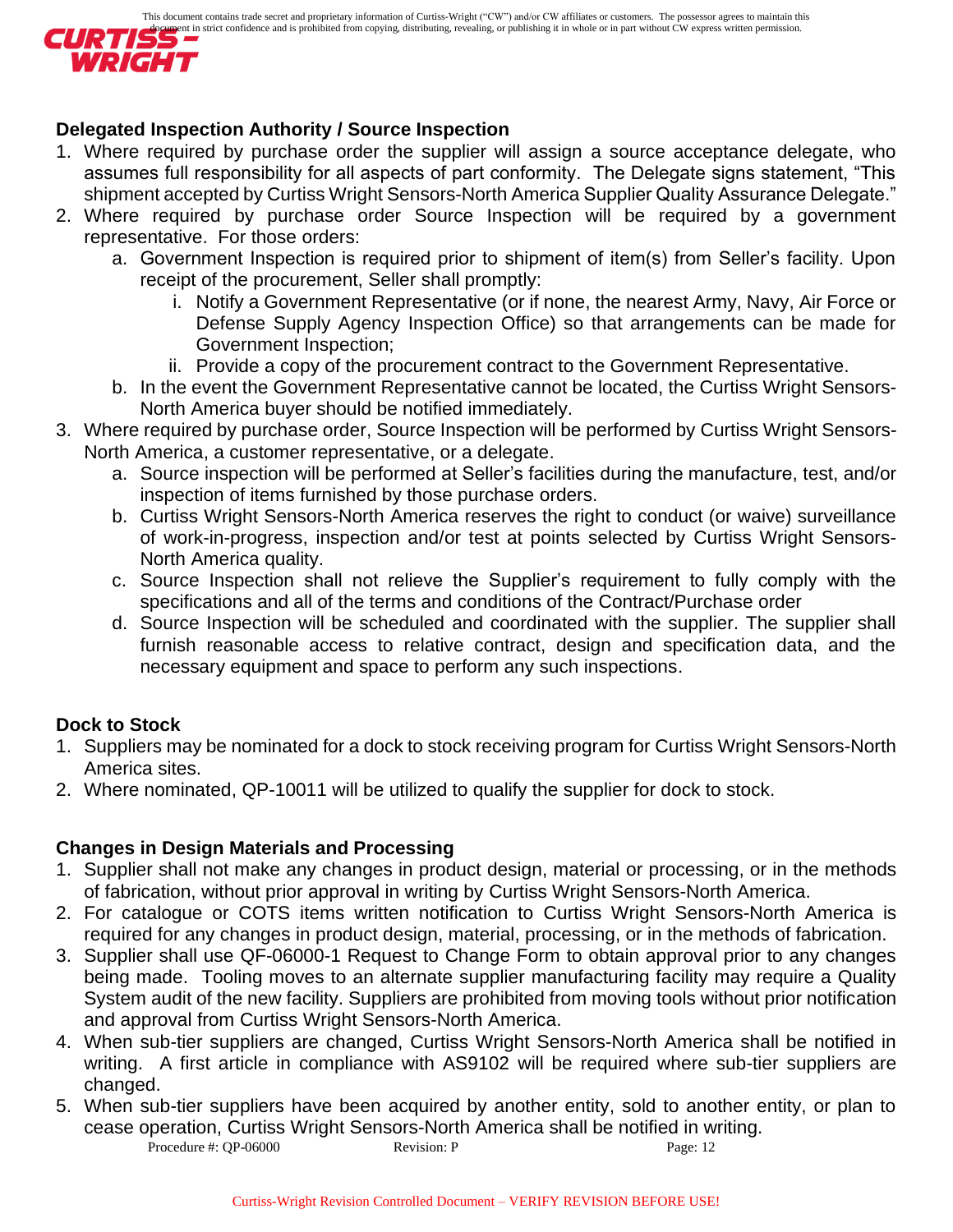

### <span id="page-12-0"></span>**Supplier Assessments**

- 1. Per QP-17002, two types of supplier audits will be utilized by Curtiss Wright Sensors-North America where a supplier provides materials listed in a BOM or calibration and test services: (a) on-site supplier audit or (b) a supplier self-audit. Auditing of a supplier who does not provide materials listed in a BOM, equipment, or other services may be required at the discretion of the Quality Manager.
- 2. On-site supplier audit:
	- a. This type of audit may be performed when required by contract, to review quality concerns, to review critical components, or at the request of another department.
	- b. Must be performed for machining suppliers not yet in QC Vendors that will be producing Curtiss Wright Sensors-North America designed components or Curtiss Wright Sensors-North America customer designed components. This requirement may be waived and replaced by a supplier self-audit with the approval of the Host Site Quality Manager.
	- c. QP-17003 will be the document used for on-site supplier audits.
- 3. Supplier self-audit:
	- a. Required when the supplier's AS9100, ISO9001, NADCAP, or equivalent certification expires. When possible, the self-audit form will be sent to the supplier in advance of their certificate's expiration date.
	- b. Can be performed as an alternative to an on-site supplier audit except for machining suppliers not yet in QC Vendors that will be producing Curtiss Wright Sensors-North America designed components or Curtiss Wright Sensors-North America customer designed components
	- c. QP-17004 will be the document used for supplier self-audits.

# <span id="page-12-1"></span>**Supplier Performance**

- 1. Performance Reporting will be delivered to suppliers via the Supplier Scorecard.
- 2. Supplier Scorecards will be delivered to those suppliers to Curtiss Wright Sensors-North America which fall into the top 80% of spend and top 80% of volume received on an annual basis. Supplier scorecards will also be sent to those suppliers the quality or procurement teams deem underperforming.
- 3. Suppliers who are provided a Supplier Scorecard will be expected to deliver a continuous improvement report where their month on month OTD or PPM degrades.
- 4. Curtiss Wright Sensors-North America will require formal corrective actions from suppliers who are not meeting the expected performance levels of Quality, On time Delivery, Business Disruption, or any other Key Performance Indicators and requirements set by Curtiss Wright Sensors-North America. Suppliers will be required to identify the Root Cause of the poor performance and address irreversible Root Cause Corrective Actions to systemically improve performance and deliver sustaining results within acceptable levels.

# <span id="page-12-2"></span>**Disapproved or Business Hold Status**

- 1. A supplier will be disapproved and placed on business hold under the following conditions:
	- i. The supplier's "Approved Until" date has expired.
	- ii. The supplier's quality or delivery performance is considered unacceptable.
	- iii. The supplier has had no physical receipts for a period of three (3) calendar years.
	- iv. Other mitigating factors.
- 2. When a supplier is disapproved in one Curtiss Wright Sensors-North America site, the disapproval will apply to all Sensor's sites.

```
Procedure #: QP-06000 Revision: P Page: 13
```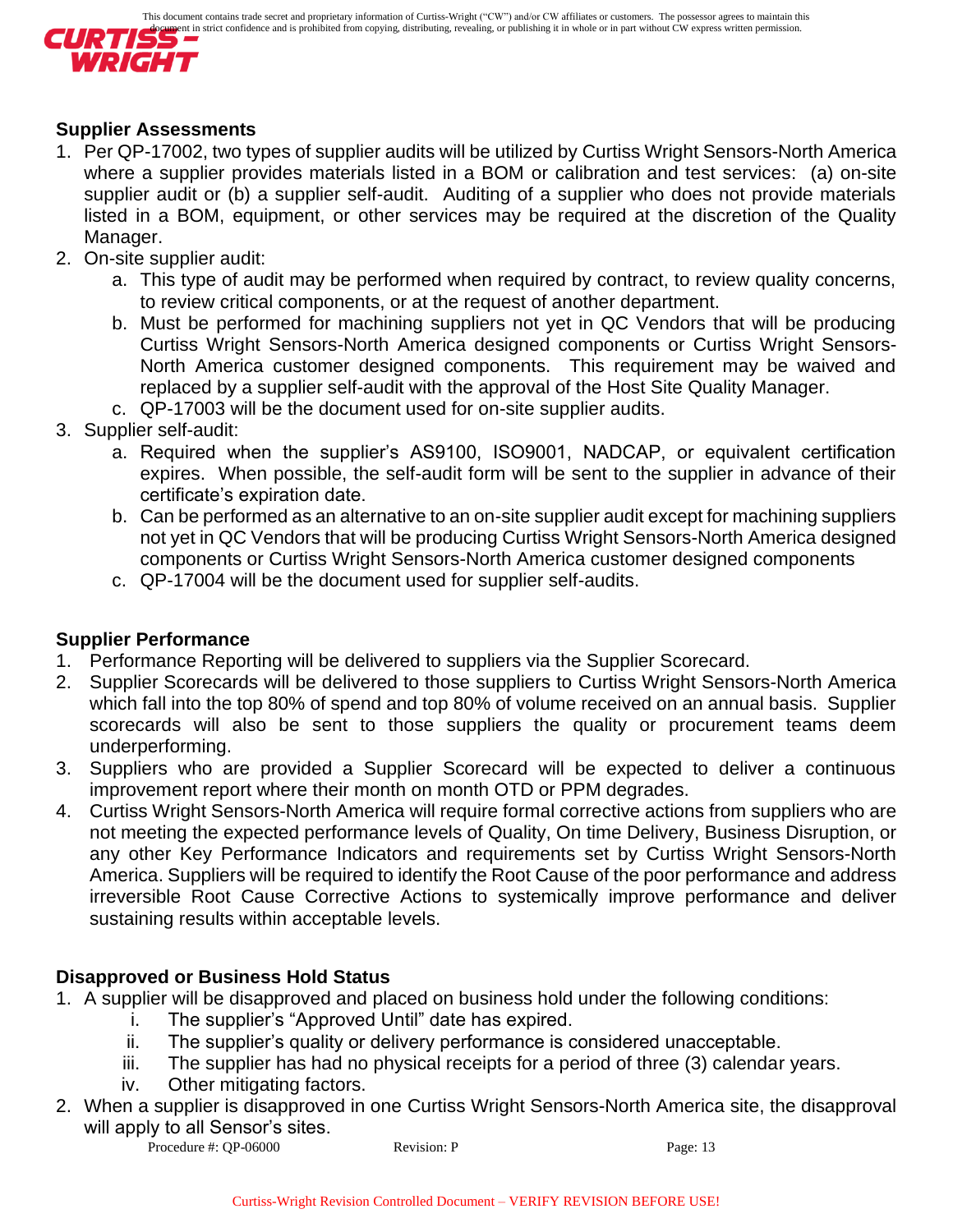

# <span id="page-13-0"></span>**Supplier Requirements**

- 1. Raw Material
	- a. Material Contamination
		- i. Mercury
			- 1. The supplier shall ensure that material furnished is free from mercury contamination. Mercury-bearing instruments and equipment are potential sources of mercury contamination and so, shall not be used in the processing of parts.
		- ii. Zinc or cadmium
			- 1. Seller shall not use any zinc or cadmium processes on part(s) or assemblies supplied unless required by drawing.
- 2. Age Control
	- a. Cured items with limited life
		- i. Cured items that have a limited life (i.e., "O" rings, gaskets, seals), on which the cure date has exceeded 25% of the shelf life shall not be shipped to Curtiss Wright Sensors-North America, or if at the time of receipt at Curtiss Wright Sensors-North America, more than three months have passed since the date of cure.
	- b. Limited Life Items
		- i. Seller shall not ship to Curtiss Wright Sensors-North America material on which more than 20% of the shelf life has expired at the time of receipt by Curtiss Wright Sensors-North America.
		- ii. Seller must specify the name of the manufacturer and date of manufacture on product certification.
		- iii. Seller must specify the expiration date of product supplied on the Certificate of Conformance.
- 3. Any models, samples, sketches, emails, verbal communications, etc., provided by Curtiss Wright are for REFERENCE only. Materials that do not meet applicable drawings and/or specifications will be considered non-conforming.
- 4. Certificate of Conformance required from Supplier
	- a. Seller shall provide a Certificate of Compliance (or equivalent) with each shipment of parts signed by a legally authorized representative of the Sellers organization.
	- b. The Certificate of Conformance shall include the following:
		- i. Curtiss Wright Sensors-North America NA part number and quantity;
		- ii. Part revision level;
		- iii. Military/Government/ Industry Specification Number (if applicable);
		- iv. Description of material or services
		- v. Serial number of lot/batch number (if applicable);
		- vi. Curtiss Wright Sensors-North America Purchase Order or Subcontract number;
		- vii. Materials supplied must meet applicable drawings and/or specifications (Documentation must be on file to support this statement, and is subject to Curtiss Wright Sensors-North America examination upon request). Include all certifications
		- viii. If the Supplier is a Distributor, then a record of actual Manufacture Certification must also accompany the shipment.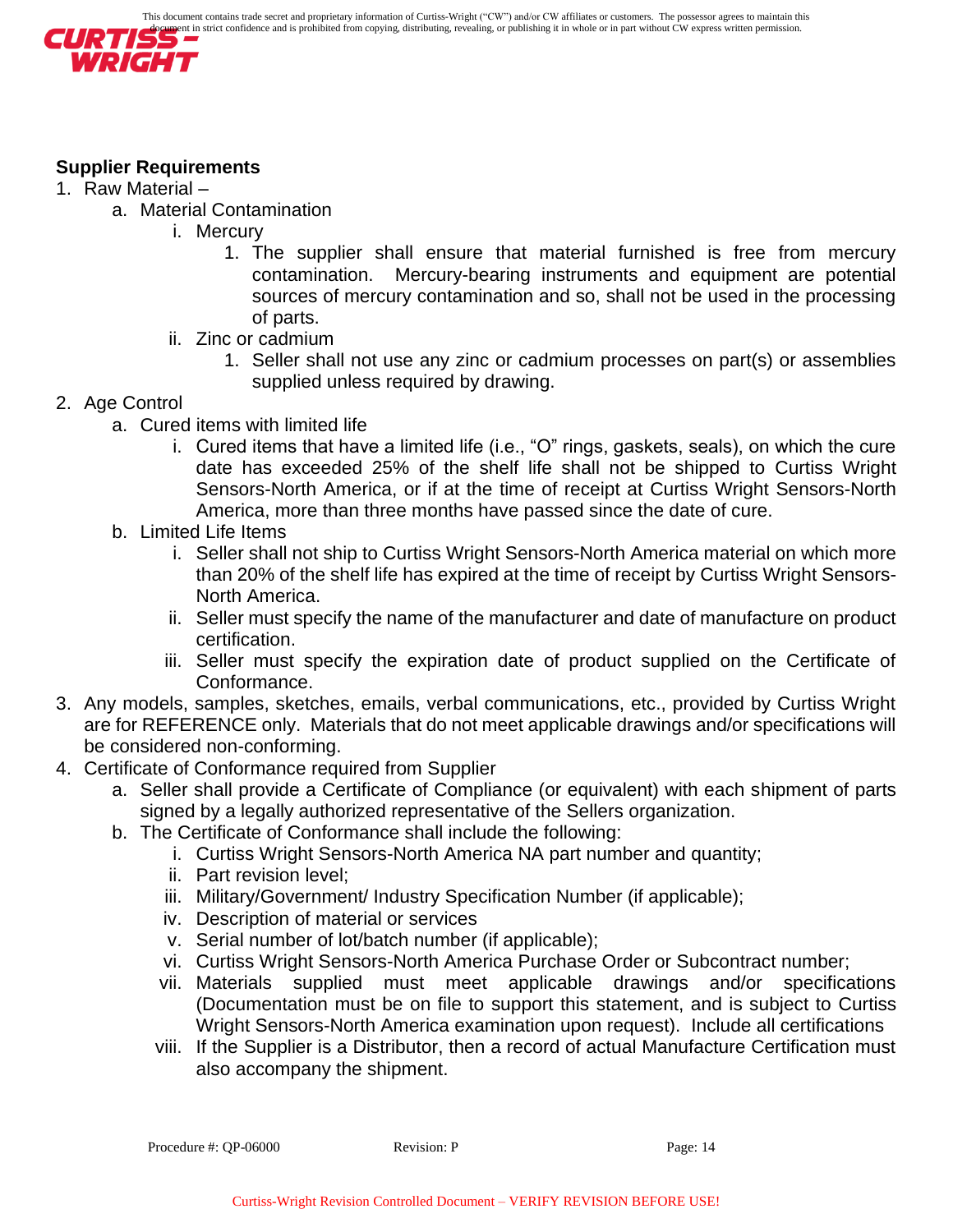

- 5. Inspection Report Required for Each Shipment
	- a. Inspection report is not to be confused with a FAIR and a FAIR shall not be used to fulfill this requirement. The intent of the Inspection Report certifies measurement and acceptance of the production lot/order shipped.
	- b. The Seller shall provide the actual range of inspection results documented on an Inspection Report. The inspections shall be performed on each manufactured lot of parts and the Inspection Report shall be provided with each shipment. The reports must be stamped/signed and dated to indicate supplier acceptance.
	- c. The form format may be at the supplier's discretion however as a minimum it must include:
		- i. Supplier Name
		- ii. Date
		- iii. Part Number
		- iv. Revision
		- v. Production Lot / Serial Number
		- vi. Quantity
		- vii. Drawing Requirement
		- viii. Drawing Location
		- ix. Actual Range of Results
		- x. Measurement Equipment/Tools/Gages Used
		- xi. Inspector Name and Stamp
	- d. The features inspected must be recorded in a range format using an AQL of no less than 1.0 depending on the feature inspected (minor / major).
	- e. If key characteristics are on the drawing 100% of the pieces must be inspected and documented on the Inspection Report.
	- f. The drawing features recorded on the Inspection Report are at the discretion of the supplier. However, all features with an overall tolerance band of .006 must be included in the Inspection Report.
	- g. The number of features recorded in the Inspection Report are at the discretion of the supplier but must include a minimum of 10% of the overall features on the drawing.
	- h. Visual Inspection shall be documented in the Inspection Report and inspected IAW QP-20020. It is highly recommended that 100% visual inspections are performed to prevent any disruptions and visual rejections, Unless otherwise stated on the Drawing or Purchase Order.
	- i. Outside Supplier Vendors (OSV) are also required to comply with this requirement. The OSV requirements are dependent on the following:
		- i. OSV's performing machining or affecting dimensional features This requirement, inspection report and visual inspection requirement, applies only to the features machined *or affected* by the OSV. The features are defined by the purchase order requirements.
		- ii. OSV's performing non-machined features non-machined OSV's are classified as, but not limited to, functional testing facilities, NDT facilities, plating facilities, paint facilities, etc. Full certification identifying the specification requirement and results may be used in lieu of this requirement.
	- j. A supplier controlled Quality Plan may be used in lieu of this requirement. The supplier is recommended to submit the Quality Plan to their Curtiss Wright Sensors-North America Supplier Quality Engineer for approval. At a minimum the Quality Plan must meet the criteria listed above, item "c".

```
Procedure #: QP-06000 Revision: P Page: 15
```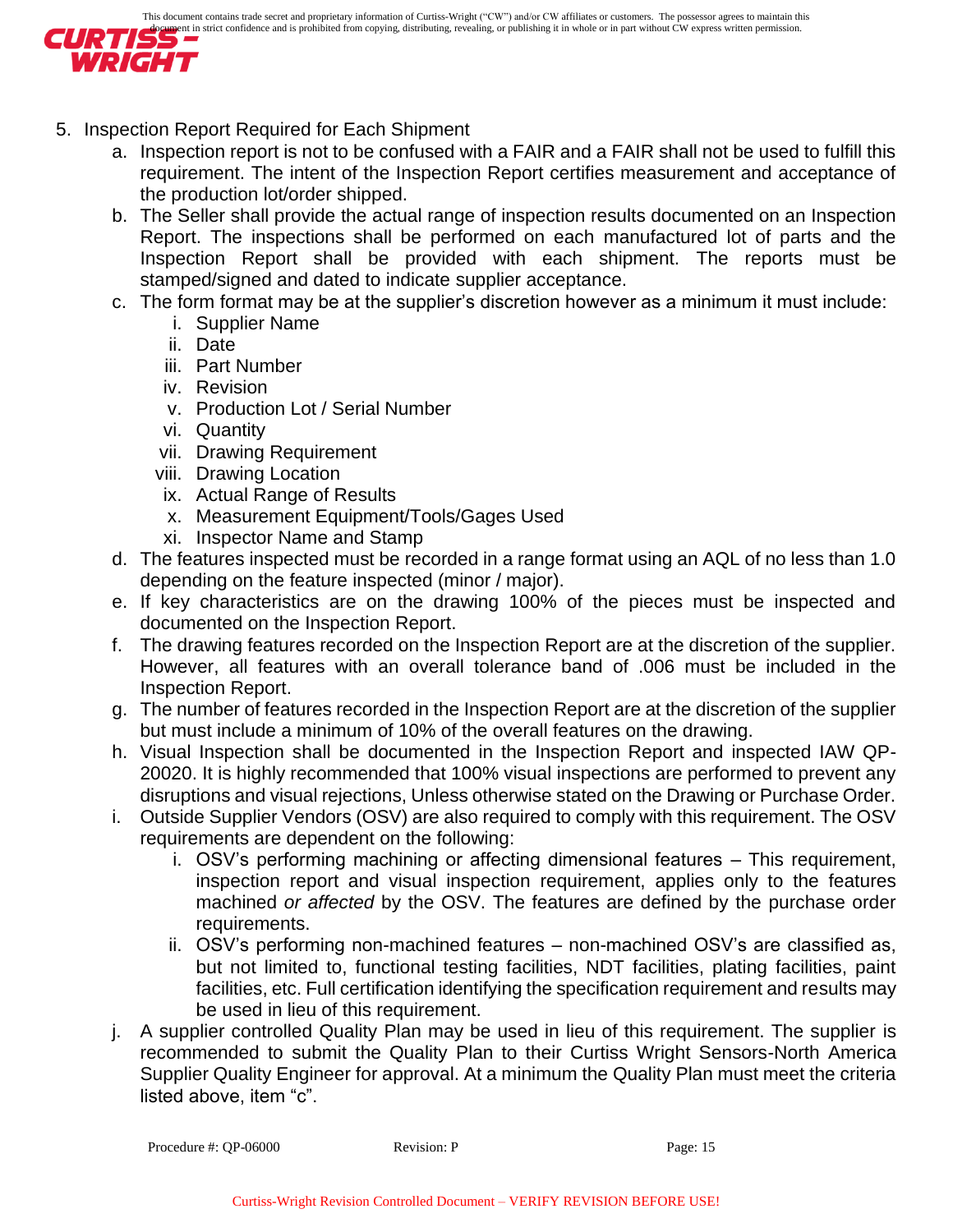

- k. Curtiss Wright Sensors-North America shall verify conformance of this inspection data to specifications upon receipt of each shipment including records or documentation required by the Purchase Order for lot control, testing, etc.
- l. The use of statistical techniques for product acceptance shall be communicated to Curtiss Wright Sensors-North America.
- 6. Traceability to Source of Origin
	- a. The supplier shall establish and maintain a system that ensures traceability of material throughout manufacturing, special processing, and delivery to Curtiss-Wright. The traceability system shall provide sufficient means to maintain current revision, specification, and quality requirements from raw material through finished product for all materials and processes used by the supplier and its sub-tier suppliers.
	- b. Valid traceability links between documentation may include:
		- i. Curtiss-Wright PO number
		- ii. Supplier work order number
		- iii. Heat lot number for raw material
		- iv. Lot or batch number
		- v. Serial numbers
	- c. Proper documentation that can be linked from finished product to raw material and processes shall be provided to Curtiss-Wright with each delivery.
	- d. For all purchased material: If there are multiple lots/heat lots representing the order please contact your buyer for possible split of the order or line item additions
- 7. Quantitative Test Reports Required
	- a. Seller shall provide with each shipment of material:
		- i. Authenticated, quantitative test reports showing the degree of compliance with physical property specifications;
		- ii. Certification of chemical composition
- 8. All Welding and Brazing Suppliers
	- a. Supplier shall provide with each shipment of material, Quantitative Test Reports as listed above for up to and including the following listed supplies:
		- i. Wire (Braze)
		- ii. Flux
		- iii. Argon
		- iv. Slugs (Braze)
		- v. Oxygen
		- vi. Acetylene
		- vii. Rings (Braze)
		- viii. Helium
- 9. Calibration Certificate
	- a. A Calibration Certificate shall be supplied for all measuring and test equipment.
	- b. Indicates readings taken before and after calibration, along with extent of adjustments made.
		- i. If the readings are outside of the instruments measurement tolerance, Curtiss Wright Sensors-North America shall be notified immediately.
		- ii. If readings cannot be taken before calibration due to disrepair of the equipment, the certificate shall so state.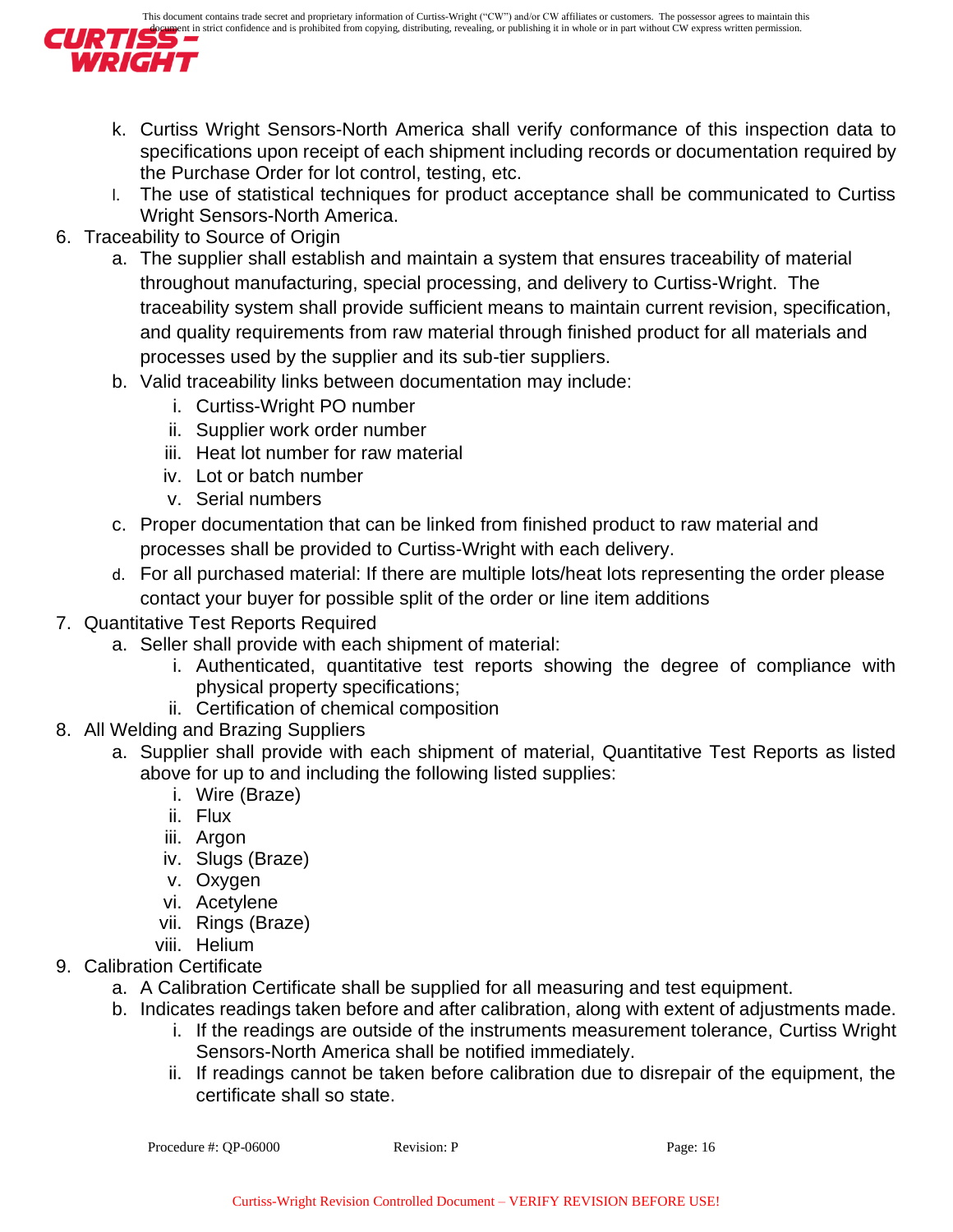

- iii. States that the standards used to obtain readings are traceable to Canadian (NRC), American (NIST) or recognized international standards.
- iv. Is signed by an authorized representative of the supplier.

10.Electrostatic Discharge (ESD)

- a. For all devices furnished which are considered by Curtiss Wright Sensors-North America to be susceptible to damage from electrostatic discharge. The Seller shall:
	- i. Take the necessary precautions while handling and packaging the deliverable product to prevent damage;
	- ii. Ensure device leads are electrically shorted together by non-corrosive conductive foam or other suitable methods;
	- iii. Ensure the items are encased in electrically static dissipative tubes, carriers, or bags for shipment;
	- iv. The packaging is labeled to indicate that it contains electrostatic sensitive parts.

# 11.Non-conventional Machining

a. Approval is required from Curtiss Wright Sensors-North America prior to performing any EDM. (Electrical Discharge Machining) processes on any machined components.

# 12.Tooling

- a. When a tool (die cast tool, stamping tool, molded rubber tool) has reached its estimated life and the supplier is requesting a new tool, the Supplier must submit sample part(s) to Curtiss Wright Sensors-North America Purchasing for review along with an explanation identifying the areas where the tool needs to be replaced.
- b. Purchasing will then forward to Quality for review. If the tool is used to produce castings then a casting and a machining sample will be required.
- c. When a new tool is produced, the Supplier must identify the tool with the following: Curtiss Wright Sensors-North America part number, month and year of completion. Upon completion of the tool, the supplier must submit a First Article Report listing all characteristics. The part must be fully processed per Curtiss Wright Sensors-North America drawing requirements.
- 13.Special Processing
	- a. All suppliers and sub tier suppliers performing special processes as defined by PRI-SAE QPL listing (ref: [www.eauditnet.com\)](http://www.eauditnet.com/) shall be NADCAP certified to that process.
	- b. Items that are source-controlled or sub-tier suppliers that are customer-mandated shall be subject to the same requirements.
- 14.Test Specimens and Results when required with each batch
	- a. The supplier shall process a test specimen when required by PO and is required to forward the specimen and the test results, showing the degree of compliance to the applicable specifications, to Curtiss Wright Sensors-North America.
	- b. A weld specimen is required when a new weld scheduled is being used.
- 15.Test Specimen and Results required
	- a. The Seller shall provide, with each test piece, authenticated quantitative test reports showing the degree of compliance with the applicable specification.
- 16.Certificate of Compliance for Test Pieces Required
	- a. Seller shall provide a Certificate of Compliance with each test piece under this procurement, signed by a legally authorized representative of the supplier's organization, stating the following:
		- i. Material type
		- ii. Material section number
		- iii. Purchase order number

```
Procedure #: QP-06000 Revision: P Page: 17
```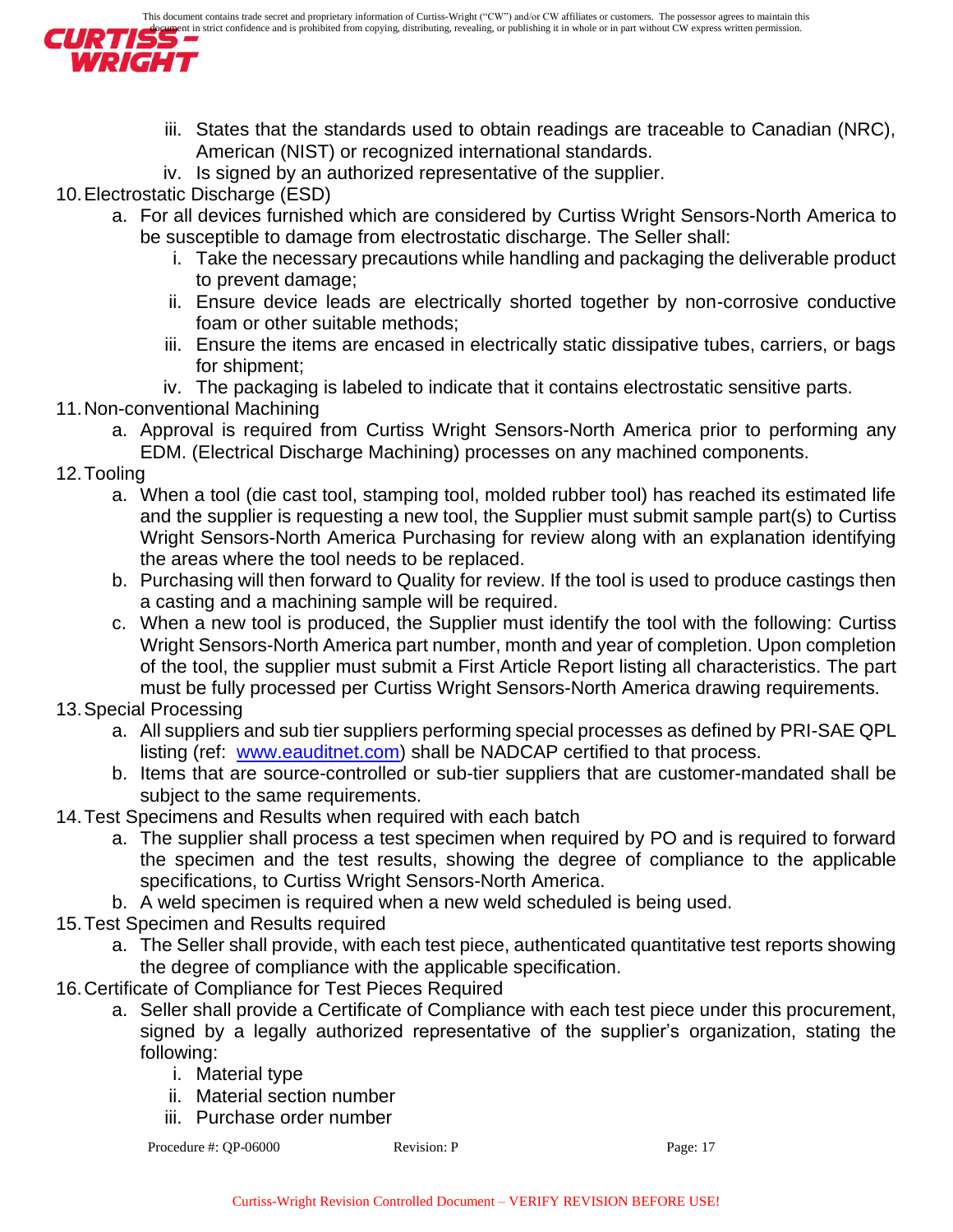

- iv. Lab sample I.D number
- v. Curtiss Wright Sensors-North America process schedule number (if applicable)
- vi. Applicable specification and revision level
- 17.Heat Treat
	- a. Heat treating, stress relief, and annealing are special processes. The Seller shall make available upon request documented heat run data to Curtiss Wright Sensors-North America.
- 18.Obsolescence or End of Life
	- a. Where a supplier chooses to obsolete or take a product to end of life, Curtiss Wright shall be notified in writing 6 months in advance of the occurrence.
	- b. This notice shall include recommended replacements and the ability for Curtiss Wright to make a last time buy.
- 19.Passivation
	- a. Passivation is required to be performed on all detail components manufactured from 300 and 400 series stainless steel material. The passivation shall be performed IAW AMS2700 unless otherwise specified on the drawing.
- <span id="page-17-0"></span>20."No Work Done" on subcontracted processes, test and/or inspections on Curtiss Wright supplied products
	- a. This requirement applies to external providers subcontractors (Outside Service Vendor sellers) who performed processes, test and/or inspections (Outside Service Vendor Services/Processes) on components and/or assemblies provided by Curtiss Wright Sensors-North America.
	- b. If Outside Service Vendor seller determines parts received from Curtiss Wright cannot be processed, tested and/or inspected in the received state per the Purchase Order (PO) requirements or poor quality condition, the Outside Service Vendor seller shall:
		- i. Put the purchase order (PO) and physical material on hold; do not send the PO and product back to Curtiss Wright until direction how to proceed is received by Curtiss Wright Sensors-North America buyer.
		- ii. Contact the Curtiss Wright Sensors-North America buyer to communicate the reason why the Outside Service Vendor Service/Process cannot be provided. For technical related items or non-conformance material, Outside Service Vendor seller would provide support information as applicable to the Curtiss Wright Sensors-North America buyer for evaluation and Purchase Order disposition.
		- iii. Curtiss Wright Sensors-North America Buyer in coordination with the Supplier Quality Management Engineer will evaluate and provide direction on how to proceed with the purchase order material. In addition, material disposition could be process material "as is", return to Curtiss Wright Sensors-North America as "No Work Done", or "Split" the order to advance those parts not impacted by non-conformance condition.
	- c. If parts are identified by the Curtiss Wright Sensors-North America buyer to be returned "No Work Done" the following must be completed:
		- i. Include a copy of the e-mail sent by Curtiss Wright Sensors-North America Buyer providing the direction to return the PO and Material as "No Work Done"
		- ii. Clearly tag/identify and isolate the specific product causing the "No Work Done"
		- iii. Clearly identify "No Work Done" in large text in the body of the PO paperwork returned to Curtiss Wright Sensors-North America and external shipping container.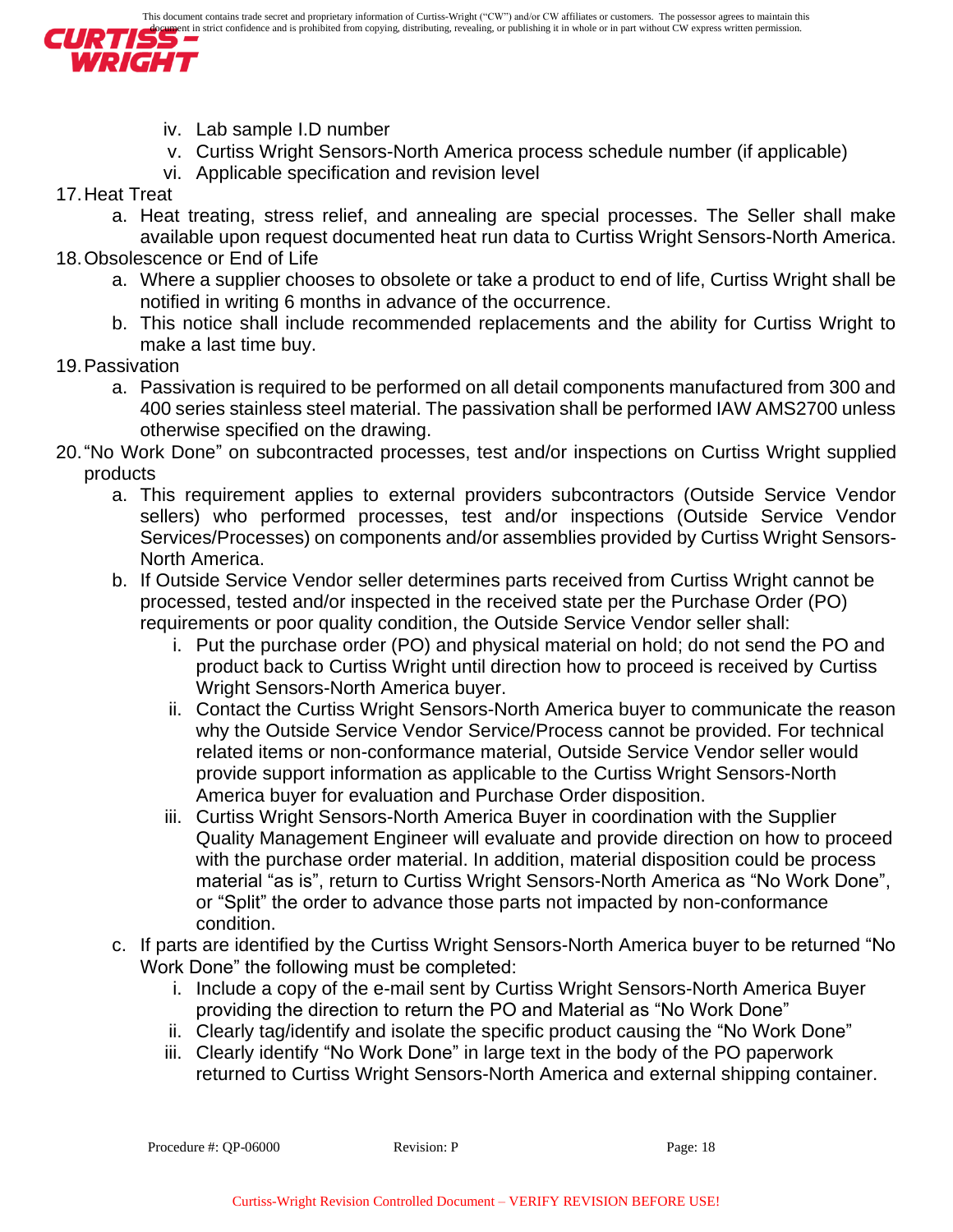

# **Product Quality**

- 1. First Article Inspection
	- a. First Article Inspection applicability is defined by SAE AS9102, section 4.
	- b. Suppliers are required to obtain approval for mass production parts prior to shipment through the First Article Approval process.
	- c. The purpose of the First Article Approval process is to verify that a supplier's production process is capable of producing parts to meet Curtiss Wright Sensors-North America specifications.
	- d. Suppliers shall conduct a First Article production run and produce parts utilizing normal production equipment, tooling and processes that would be used as in mass production. The Supplier will then submit sample parts from this First Article Production run for approval by Curtiss Wright Sensors-North America.
	- e. Suppliers shall submit First Article samples for new parts or changes to existing parts, processes, drawings, manufacturing locations, sub-contractors, or materials, or cessation in manufacturing for two years.
	- f. Requirements for the First Article submissions must meet AS9102 requirements at a minimum
		- i. Drawings
			- i. Each part drawing along with referenced specifications and drawings must be submitted with each First Article.
		- ii. Each dimension and note must be ballooned (numbered)
		- iii. Dimensional results
			- i. Suppliers must submit the First Article Inspection dimensional results on an AS9102 or equivalent report.
			- ii. A one piece dimensional layout is required for each mold, cavity, die and production line that produces a part.
			- iii. Dimensional results must be provided for all dimensions, notes and other specifications on the part drawing.
			- iv. For threaded features, dimensional results are requested for major diameter, minor diameter, and pitch diameter.
			- v. The dimensional layout must correspond to the ballooned drawing.
		- iv. Material certifications
			- i. Suppliers must provide evidence of compliance to material specifications through material and performance test results.
			- ii. Each First Article submission must be accompanied by a Material Certification report.
		- v. Samples
			- i. Suppliers may be required to submit up to 5 sample parts with each First Article Submission.
			- ii. Samples from tooling should be submitted for each mold or cavity
			- iii. Each sample part must have a tag indicating it is a First Article sample. The tag should include part number, revision level, date parts were produced, supplier name, and cavity number.
	- g. No First Articles should be submitted to Curtiss Wright Sensors-North America if any dimensions or test results do not meet part drawing requirements. Supplier shall make every attempt to implement corrective action for any out of spec condition. Suppliers shall contact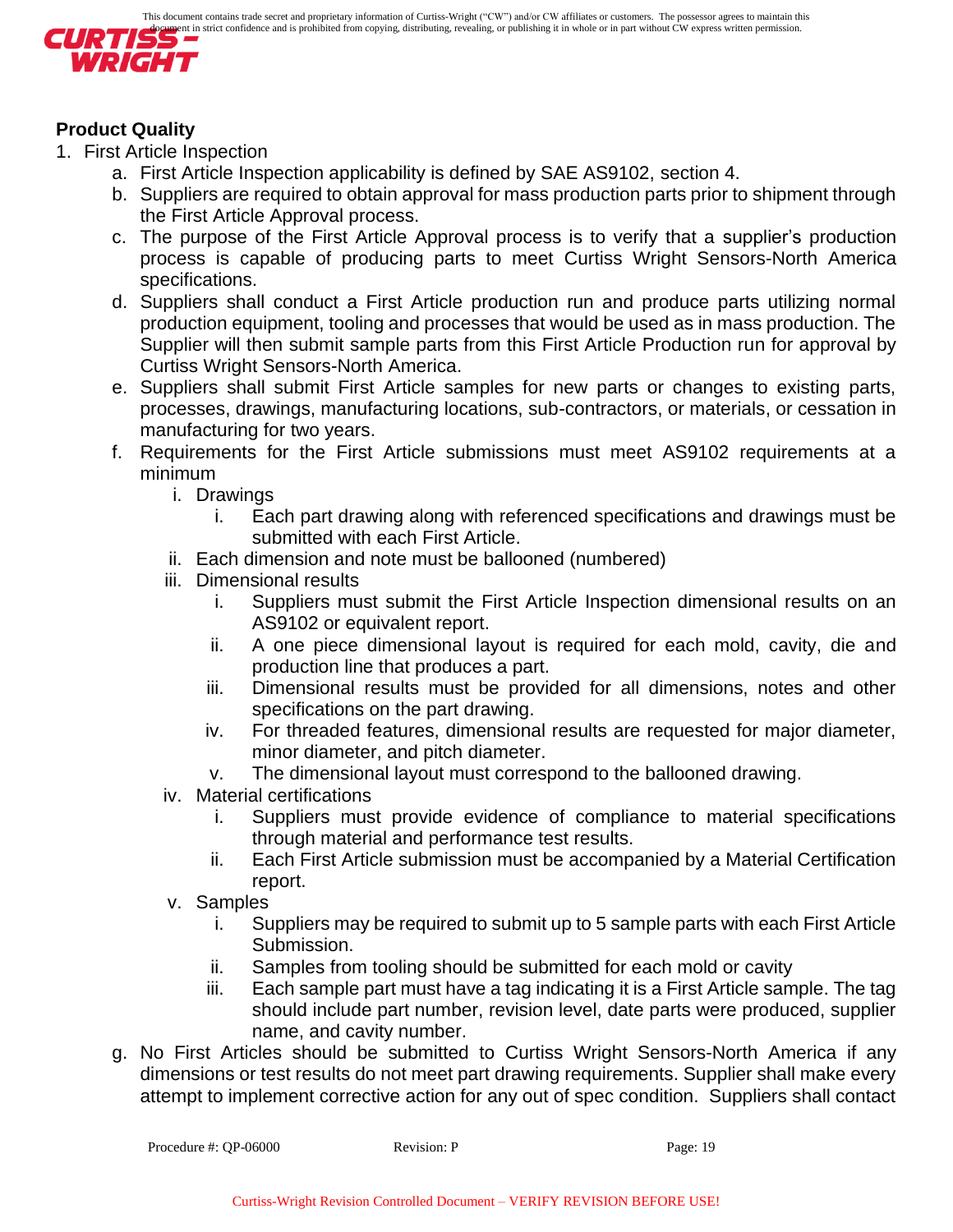

Curtiss Wright Sensors-North America if they are unable to meet part drawing. Curtiss Wright Sensors-North America will then inform suppliers on required course of action.

- h. Outside Supplier Vendors (OSV) Requirements
	- i. OSV's performing machining or affecting dimensional features This requirement, First Article Report, applies only to the features machined *or affected* by the OSV. The features are defined by the purchase order requirements.
	- ii. OSV's performing non-machined features non-machined OSV's are classified as, but not limited to, functional testing facilities, NDT facilities, plating facilities, paint facilities, etc. Full certification identifying the specification requirement and results may be used in lieu of this requirement.
- 2. Non-Conforming Materials & Notification of Escapement (NoE)
	- a. The Seller shall provide notification of any nonconforming material/ parts that have been delivered to Curtiss Wright Sensors-North America. Notification must be received within 48 hours of discovery of the nonconformance. This Notification will include at a minimum
		- i. a clear description of the nonconformance
		- ii. the product number (customer's where required) and the quantity
		- iii. the serial numbers, batch numbers, date of manufacture, as applicable
		- iv. delivery date of the product
		- v. planned corrective action, with date for completion
		- vi. delivery of material or items that are believed to be suspect or nonconforming, or items being returned to Curtiss Wright Sensors-North America unprocessed, must be identified and packaged in such a way so as to prevent unintentional comingling with acceptable product.

Supplier shall use QF-06000-2 Suppler Deviation Approval Request to obtain approval for deviations prior to delivery. A copy of the approval shall be submitted with the delivery of the product to Curtiss Wright Sensors-North America. Failure to do so may result in product being returned.

CurtissWright has implemented a C=0 sampling plan, thus allowing a received manufactured lot to be returned to the supplier if one non-conforming part is detected in the AQL sample.

### 3. Return Material Authorization

- a. Return Material Authorization (RMA) is required to be provided by supplier for material that is defective or considered suspect and needs to be returned to the supplier
- b. Within 3 business days of notification of defective parts, an RMA is required from the supplier. If no RMA is received within 3 business days, the buyer may return the product without the supplier's authorization.
- c. Supplier is responsible to pay for any expenses associated to the return of defective parts such as shipping expenses, customs activities, labor involved, packaging materials, etc.

# 4. Problem Resolution

- a. Supplier Corrective Action Request (SCAR) Process
	- i. Upon discovery of any nonconformance at any stage of the process, Curtiss Wright Sensors - North America may issue a SCAR to the supplier to address root cause and implement corrective action.
	- ii. When Curtiss Wright Sensors-North America issues a Supplier Corrective Action Request (SCAR), suppliers are required to complete the Curtiss Wright provided 8D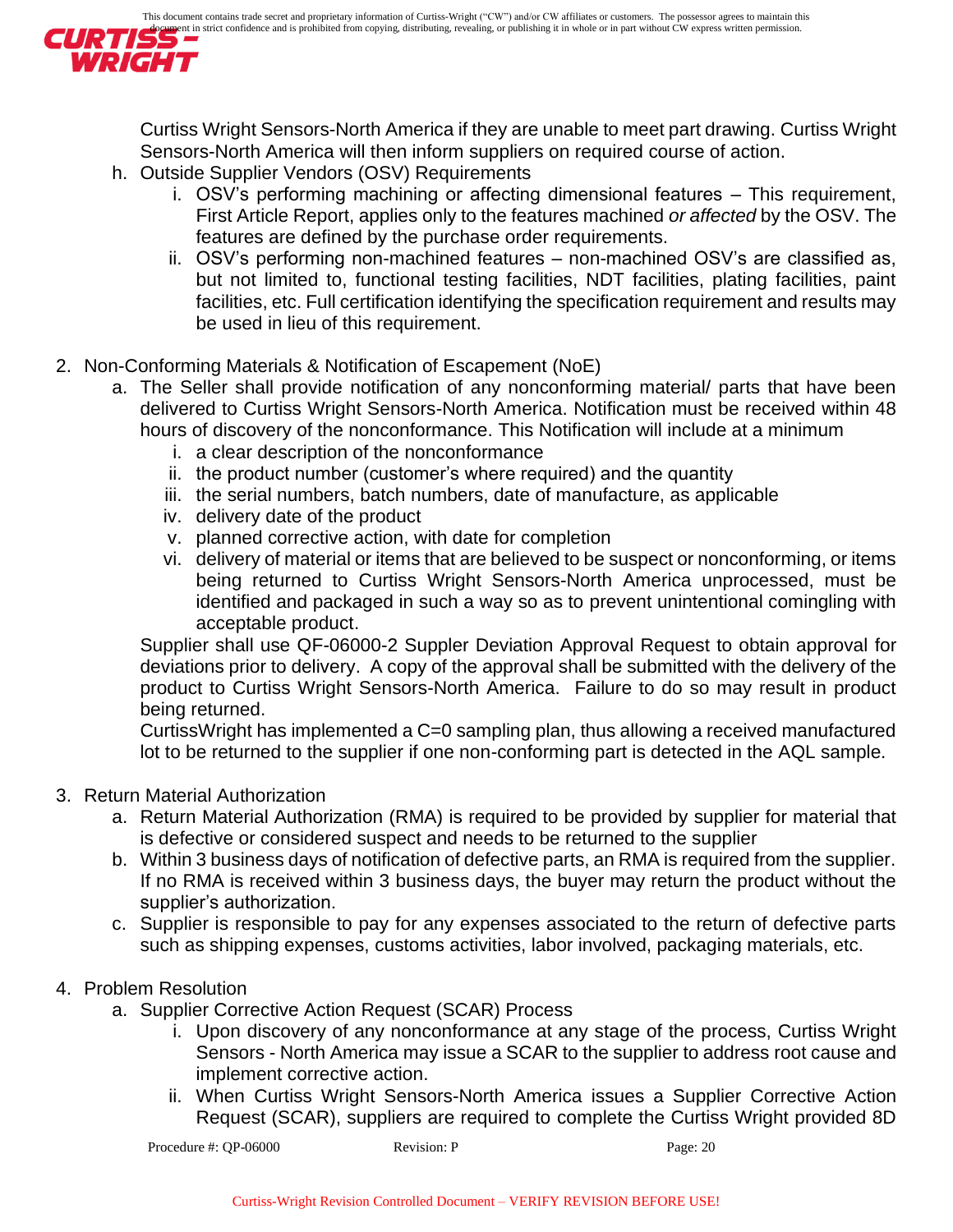

form and complete within the established due date. It is recommended to use the AS13000 Problem Solving Requirements for Suppliers as guidance.

- iii. Supplier must provide containment actions within 2 business days. The Root Cause and Corrective Action response must be provided within 10 business days, unless otherwise specified on the 8D. Implementation of the Root Cause and Corrective Action must be completed within 45 calendar days unless an extension is otherwise authorized by the Curtiss Wright Supplier Quality Team. The effectiveness of the implemented corrective actions will be reviewed at a specified date after objective evidence of the corrective action is received and approved.
- iv. Formal escalation process will be initiated for those SCAR's that are not completed in accordance with the provided due dates. Escalation process for delinquent SCAR's will be shared with both the Curtiss Wright Sensors-North America Management and Supplier Management team.
- v. Approval and closure of Supplier Corrective Action will be at the discretion of the Curtiss Wright Sensors-North America Supplier Quality Engineer Representative. All SCARs will remain open until Problem Resolution and Supplier Corrective Action requirements are met.

# 5. Containment

- a. Suppliers are responsible for developing a process to protect Curtiss Wright Sensors-North America from receiving material that does not meet the quality requirements and specifications set by Curtiss Wright Sensors-North America. Suppliers must include at minimum elements of the following process of containment.
- b. Supplier is responsible to take the actions required to avoid shutdown of Curtiss Wright's production lines and/or affect customer shipments. Curtiss Wright Sensors-North America reserves the right to sort suspect material or rework nonconformance material at supplier expense to avoid shutdown of its production lines. Curtiss Wright Sensors-North America buyers will charged back activities will be done by debit memos sent by Suppliers
- 6. Controlled Containment
	- a. Suppliers will be placed into Controlled Containment as a result of Curtiss Wright Sensors-North America or its customers receipt of defective material. Suppliers will be required to take immediate actions to cease shipping of defective material. These actions include:
		- i. Sending 100% certified parts for all shipments to Curtiss Wright Sensors-North America.
		- ii. Marking certified parts as agreed to by Curtiss Wright Sensors-North America.
		- iii. Sending certified replacement parts to replace suspect parts in-transit and in Curtiss Wright Sensors-North America inventory.
		- iv. Utilizing a Certified Part identification label to identify certified shipments.
		- v. Collecting daily sort data and reporting findings to Curtiss Wright Sensors-North America.
	- b. Suppliers will be released from Controlled Containment once the CPAR response has been approved.
- 7. J-STD solderability requirements or equivalent for electrical/mechanical components, wires and PCB/PWB assemblies.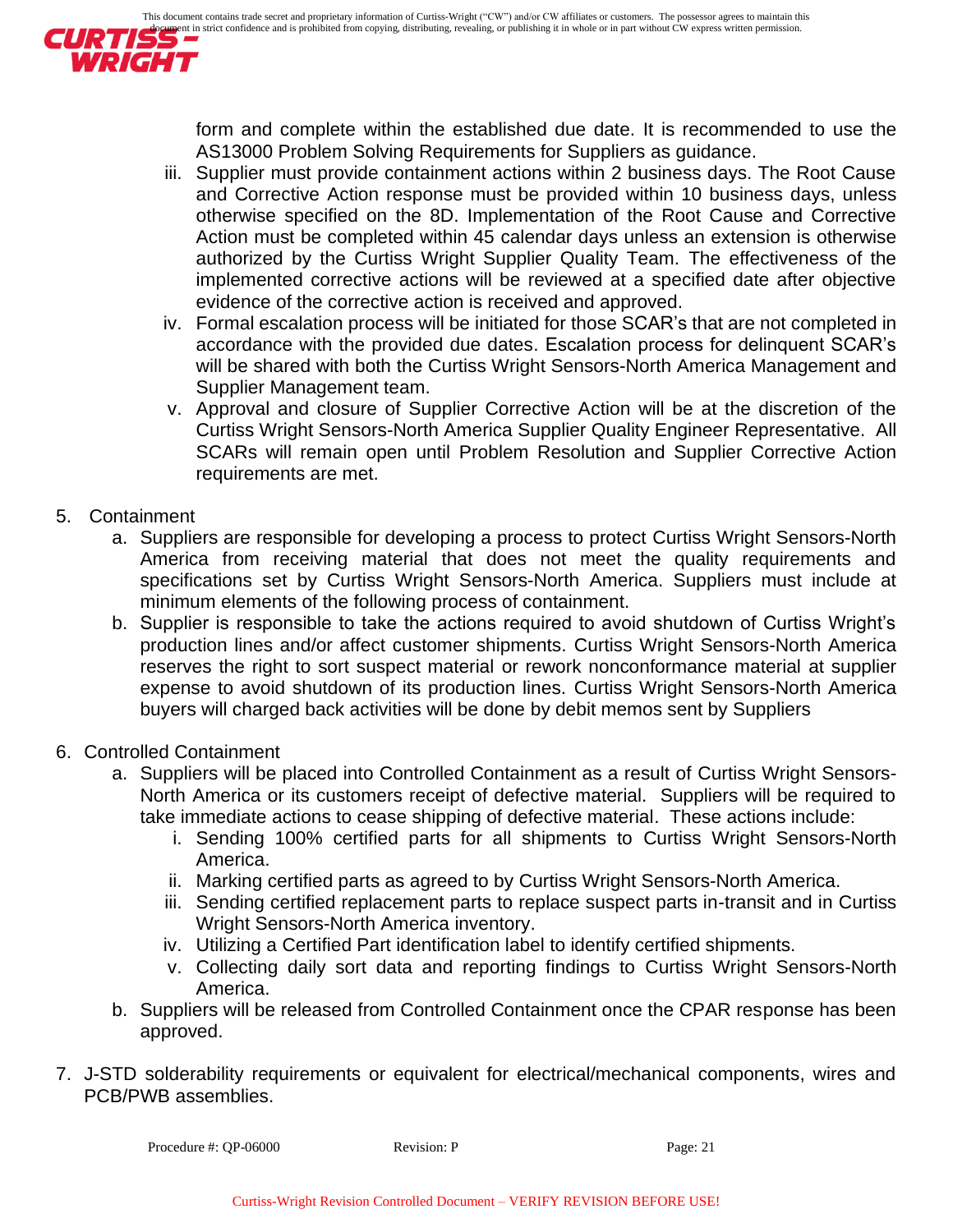

- a. All electronic components and wire subject to solder operations shall have solderability in accordance with J-STD-002 or equivalent.
- b. All printed circuit boards and PCB/PWB assemblies shall have solderability in accordance with J-STD-003 or equivalent.
- c. Suppliers shall provide a certificate with each lot submitted to Curtiss Wright Sensors-North America. The certificate shall be signed and shall specify the part number.
- d. Suppliers shall notify the appropriate Curtiss Wright Sensors-North America buyer, in writing, where evidence or certification of solderability cannot be provided.

# 8. Serialized Items

- a. The serial number(s) of items supplied on this procurement shall be on Seller's release documentation, (i.e. Certificate of Compliance, test reports, packing list, etc).
- b. Serialization shall be maintained during processing (including traceability). Upon receipt of these items, Curtiss Wright Sensors-North America shall assign a unique batch number to each individual serialized item.
- 9. Source Control Items where specified by drawing.
	- a. The items procured on this purchase order are Source Control items.
	- b. The following must be provided with each shipment:
		- i. Certification from the manufacturer that the items were actually produced by the designated manufacturer;
		- ii. Certification from the manufacturer that the items conform to the manufacturer' current standards of performance and quality'
		- iii. Certification stating that the distributor can furnish any traceability records or documentation required by the Purchase Order for lot control, testing, etc.
- 10.Visual Acceptance Criteria
	- a. QP-20020 incorporated by reference defines visual acceptance criteria for product quality.
- 11.Delivery Requirements
	- a. If a supplier will be unable to deliver product by the required due date, it is the suppliers responsibility to notify Curtiss Wright Sensors-North America as soon as possible.
	- b. On time delivery is defined as follows:
		- i. Long Island 4 days early and 3 days late
		- ii. Nogales 7 days early and 5 days late
		- iii. Stratford 4 days early and 3 days late
		- iv. Gilbert 4 days early and 3 days late
	- c. Notification to Curtiss Wright Sensors-North America must occur anytime suspect material has been shipped. Suppliers are to notify the Curtiss Wright Sensors-North America Purchasing or Supplier Quality department.
	- d. Material or items that are believed to be suspect or nonconforming, or items being returned to Curtiss Wright Sensors-North America unprocessed, must be identified and packaged in such a way so as to prevent unintentional comingling with acceptable product.
		- i. Identification may include red tags, bag & tag, or other prominent marking.
		- ii. When possible, suspect, nonconforming, or unprocessed items should be packaged separately.

# 12.Inspection Tools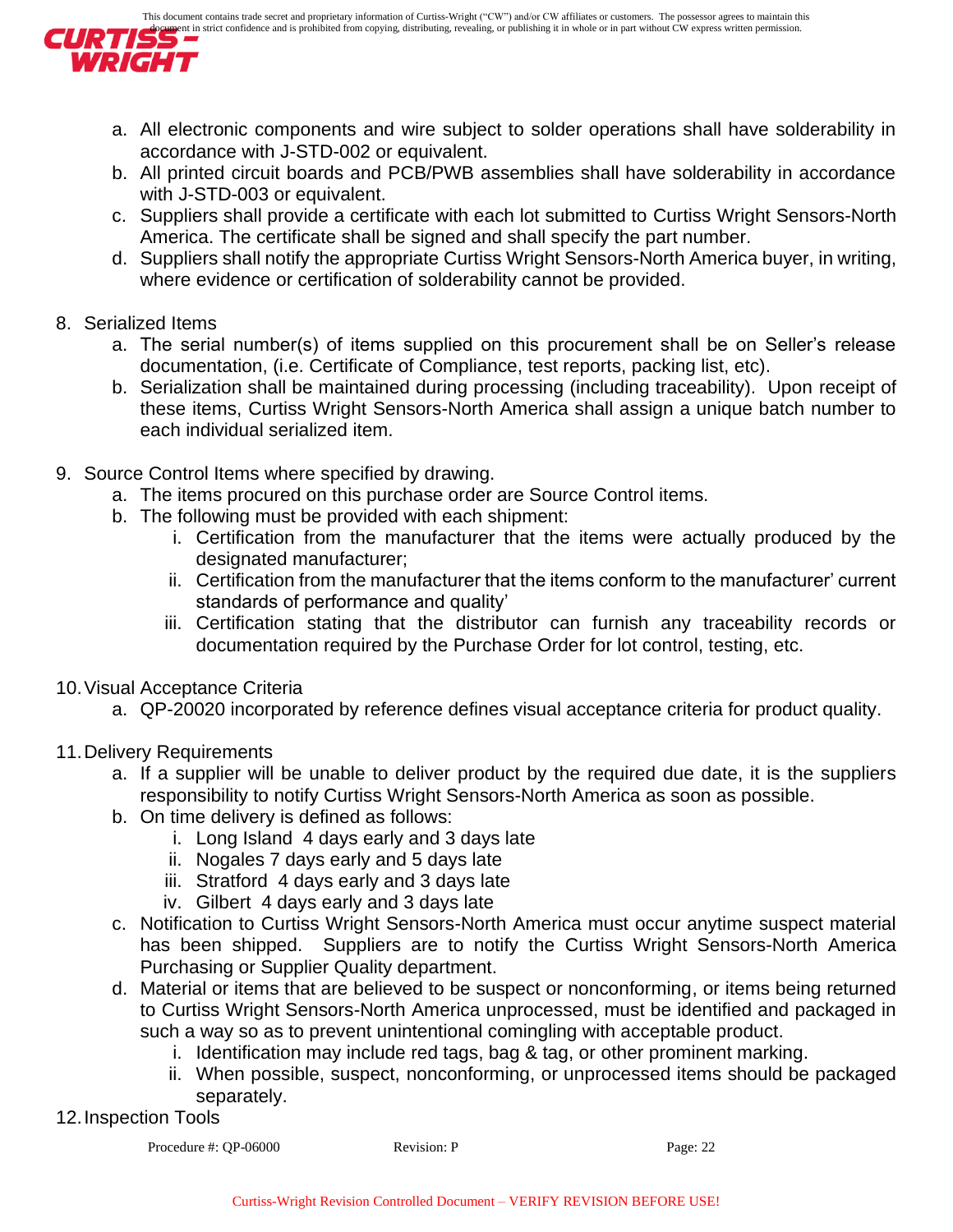

- a. Curtiss-Wright recommends that suppliers implement the 10:1 rule with measurement and inspection tools. This rule of thumb is to multiply the given tolerance range by 10% (or divide by 10) to get the minimum resolution of the measuring device to be used.
- 13.Contract Review
	- a. The supplier shall review the requirements of a purchase order prior to committing to supply a product to Curtiss-Wright. This review shall ensure that:
		- i. Product requirements are adequately defined.
		- ii. Any special processes are identified.
		- iii. Potential risks have been identified.
	- b. When purchase order requirements are changed, the supplier shall ensure that relevant personnel are made aware of the changed requirements.
- 14. Sampling Plans
	- a. Sampling plans shall be in accordance with the latest revision of ANSI Z1.4 with the implementation of C=0, or lot reject if one defect is found in the sample. The only exception is if an established end customer requirement is noted on the supplier PO in the form of a Product Specific Quality Clauses, refer to the next section. Similar sample plans to ANSI Z1.4 are only allowable with prior written approvals from CurtissWright Quality Assurance management.

# <span id="page-22-0"></span>**Product Specific Quality Clauses**

# *Product Specific Quality Clauses are item number specific. These will only apply to an item number if listed on the purchase order line.*

- 1. (Q1) Products containing material described in the Defense Federal Acquisition Regulations must be in compliance with DFAR clause 252.225-7009.
- 2. (Q2) Burr Requirements for machined parts only.
	- a. Any kind of burr, contamination or any other nonconformance can cause the transducer to malfunction and may cause serious catastrophic conditions. Therefore, if it is required by our drawing to:
		- i. "Remove burrs and break sharp edges". This shall be interpreted as no burrs are acceptable and the edges shall be broken to .005 -.010.
		- ii. "Maintain sharp corner". This shall be interpreted as no burrs are acceptable and corners shall not be marred or broken no more than .002 max.
		- iii. Curtiss Wright Sensors-North America drawing notes take precedence over this requirement.
- 3. (Q3) All processes shall be Parker Approved.
	- a. If the supplier is not approved by Parker or if their approval is not in effect at this time, supplier shall not proceed with the order. Supplier shall contact the Buyer listed on the purchase order.
	- b. Parker's APSL is available at [http://www.parker.com/portal/site/PARKER/menuitem.f830ba32f37af5fe2c5c8810427ad1ca](http://www.parker.com/portal/site/PARKER/menuitem.f830ba32f37af5fe2c5c8810427ad1ca/?vgnextoid=7de94bad565e4310VgnVCM10000014a71dacRCRD&vgnextfmt=default) [/?vgnextoid=7de94bad565e4310VgnVCM10000014a71dacRCRD&vgnextfmt=default](http://www.parker.com/portal/site/PARKER/menuitem.f830ba32f37af5fe2c5c8810427ad1ca/?vgnextoid=7de94bad565e4310VgnVCM10000014a71dacRCRD&vgnextfmt=default)

```
Procedure #: QP-06000 Revision: P Page: 23
```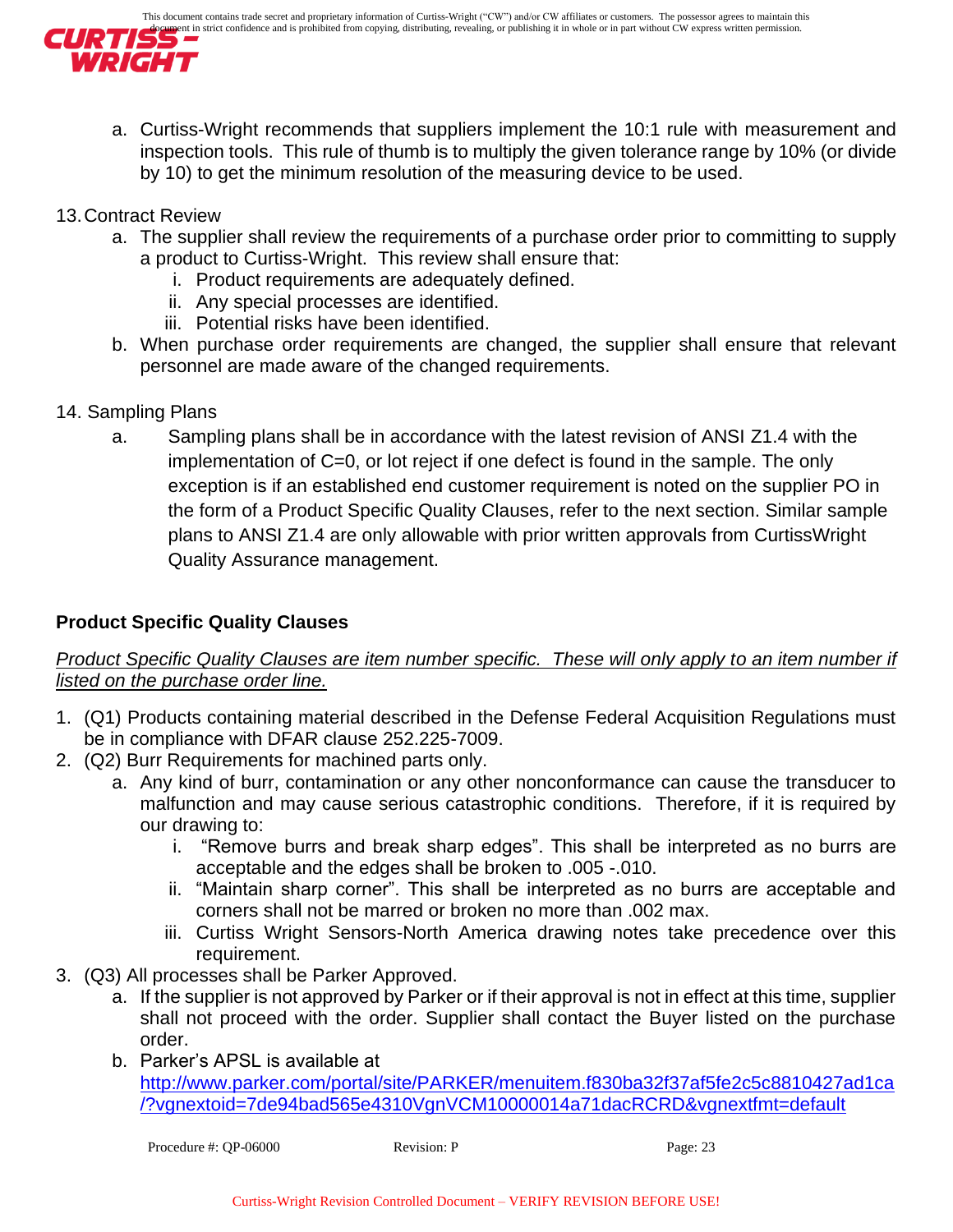

- 4. (Q4) All processes shall be Honeywell Approved (IAW Honeywell SPOC 165).
	- a. If the supplier is not approved by Honeywell or if their approval is not in effect at this time, supplier shall not proceed with the order. Supplier shall contact the Buyer listed on the purchase order.
- 5. (Q5) All processes shall be Eaton Approved.
	- a. If the supplier is not approved by Eaton or if their approval is not in effect at this time, supplier shall not proceed with the order. Supplier shall contact the Buyer listed on the purchase order.
	- b. Eaton's APSL is available at: <http://www.eaton.com/Eaton/ProductsServices/Aerospace/index.htm>
- 6. (Q6) Removed.
- 7. (Q7) Drawing Interpretation
	- a. Unless otherwise stated by the drawing (Drawing notes take precedence) the following requirements must be maintained:
		- i. Remove burrs and break sharp edges" this shall be interpreted as no burrs are acceptable and the edges shall be broken .005" max.
		- ii. Maintain sharp corner" this shall be interpreted as absolutely no burrs are acceptable and corners shall be marred or broken no more than .002" max.
- 8. (Q8) Deburr Process
	- a. The seller shall deburr parts as per Curtiss Wright Sensors-North America Deburring Procedure QUALITY STD#7.
- 9. (Q9) Flight Safety
	- a. Supplier to state on Certificate of Compliance and all manufacturing documentation
		- i. "FLIGHT SAFETY PART" and "HANDLE AND PACKAGE WITH CARE"
		- ii. \*\*\*FP\*\*\* SYMBOL DENOTES FLIGHT SAFETY CHARACTERISTIC FROZEN PROCESS.
	- b. 100% inspection data is required with all shipments.
	- c. UTAS FPRB (Frozen Process Review Board) are required for all changes.
	- d. UTAS approval required prior to change.
- 10.(Q10) Honeywell Certificate of Conformance requirements
	- a. Certification of conformance for special processes, shall be sent with any part or material that requires special processing such as plating, non-destructive testing (NDT), welding, anodize, heat treat, and chem. film. At a minimum, certificates shall:
	- b. Be signed by the certificated operator or designee and sent with each shipment.
	- c. List the part number and quantity.
	- d. List the process specification number and revision.
	- e. List Curtiss Wright Sensors-North America's purchase order number with any changes.
	- f. Reference the processors batch/work order number. Each multiple or split lot shall be identified.
	- g. As indicated on the purchase order or drawing, special processes shall be done by customer approved sources. The supplier shall show that they are on the customers approved process list at the time the work is performed. This can be done by sending a copy of the APL with their name and date on the list.
	- h. Heat treat process requires two separate tests for hardness be performed and certified by two different personnel on the certifications.
- 11.(Q11) All processes shall be Boeing Approved.

```
Procedure #: QP-06000 Revision: P Page: 24
```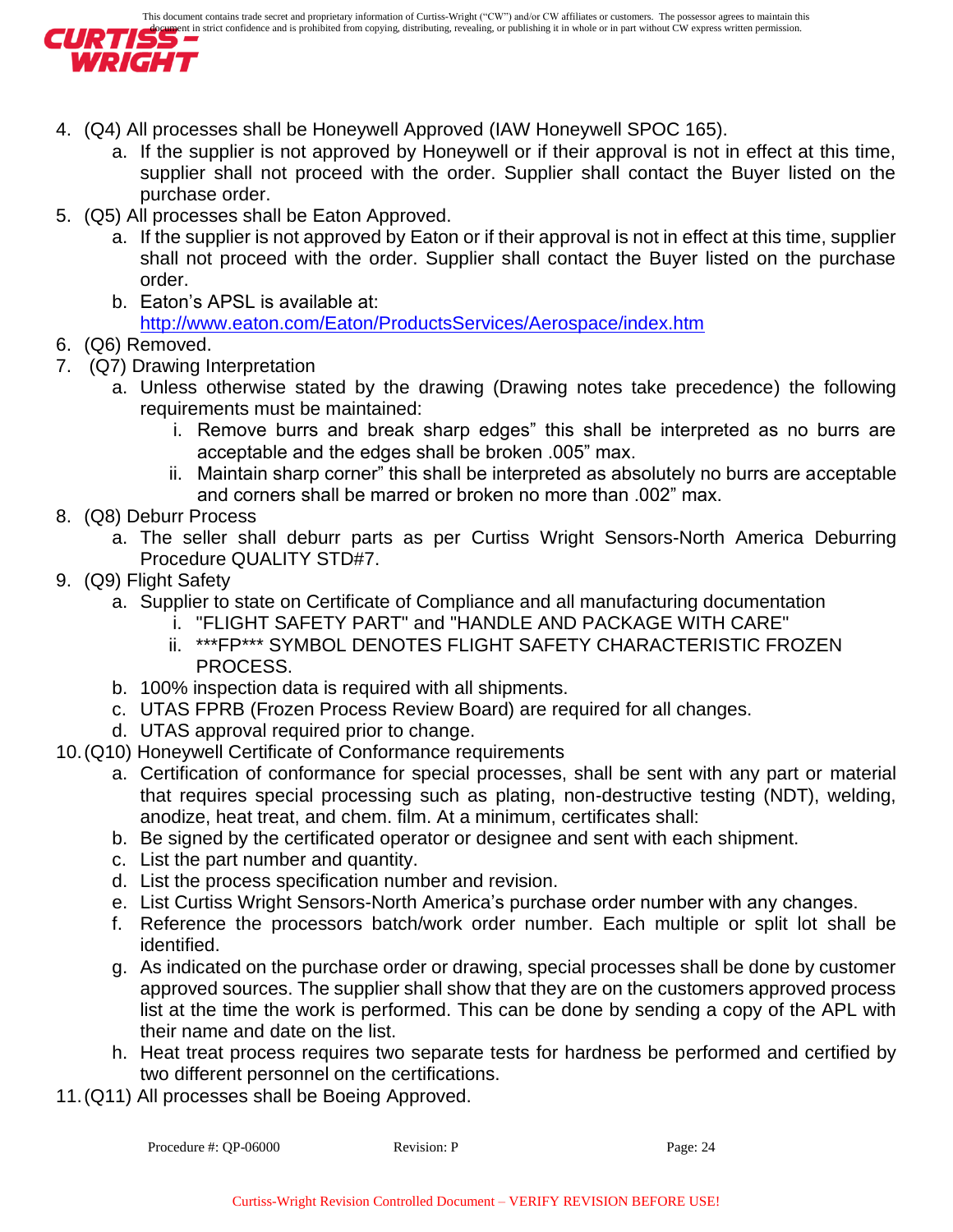

- a. If the supplier is not approved by Boeing or if their approval is not in effect at this time, supplier shall not proceed with the order. Supplier shall contact the Buyer listed on the purchase order.
- b. Boeing's APSL is available at: <http://active.boeing.com/doingbiz/d14426/GetAllProcessors.cfm>
- 12.(Q12) Removed.
- 13.(Q13) Products must be in compliance with The Buy American Act 41 U.S.C. §§ 8301–8305. Supplier must ensure this requirement is met at the time the purchase order is accepted. Curtiss Wright Sensors-North America buyer may request evidence of compliance .
- 14.(Q14) A Detail Inspection Plan (DIP) is required for all Honeywell part numbers; purchased parts and outside processed parts with the exception of Standard, Commercial and Catalog hardware identified is vendor items, or Industry / commercially available hardware AN, MS, AS. The DIP shall define the manufacturing operation at which the characteristic is inspected and the inspection method used, including the type of tooling / gauging instrumentation used. Characteristics that are subject to change after in-process acceptance (e.g., growth, shrinkage, and/or distortion) must be re-inspected prior to final acceptance. DIPs which contain characteristics which are "tool controlled" (castings, molded parts, etc.) may contain less than 100% of the drawing characteristics provided the following conditions are met: a) a number of characteristics shall be selected as "control" dimensions. Control dimensions shall be of quantity and type such that inspection of these characteristics will give the supplier enough information (based on tool construction, assembly, process variation, and drawing tolerance) to ensure that all other drawing characteristics are in conformance.
- 15.(Q15) UTAS Supplier Quality System Requirements ASQR-01 applies to this order. This requirement applies to the supplier and all sub-tier suppliers. Refer to the Normative Reference of ASQR-01 to ensure compliance to related documents. The latest revision of the document may be located at [http://www.utc.com/Suppliers/Pages/Aerospace-Supplier-](http://www.utc.com/Suppliers/Pages/Aerospace-Supplier-Quality-Requirement-Documents.aspx)[Quality-Requirement-Documents.aspx](http://www.utc.com/Suppliers/Pages/Aerospace-Supplier-Quality-Requirement-Documents.aspx)
	- a. Includes supplier compliance to the requirements of AS/EN/JISQ9100 and ASQR-01 as defined in ASQR-01 (ASQR-01, 4.1.1).
	- b. Includes distributors shall be on the UTC Qualified Distributor List or certified to AS/EN/JISQ9100 or AS/EN/JISQ9120 (ASQR-01, 4.1.2).
	- c. Includes mitigation of counterfeit parts by complying to AS5553 for electronic components and AS6174 for non-electronic product (ASQR-01, 5.1.2).
	- d. Includes compliance to a documented Work Transfer process and ensure its application in its entire supply chain (ASQR-01, 4.2.3).
- 16.(Q16) UTAS Production Part Approval Process (UPPAP) ASQR-09.2 applies to this order. This requirement applies to the supplier and all sub-tier suppliers. The latest revision of the document may be located at [http://www.utc.com/Suppliers/Pages/Aerospace-Supplier-](http://www.utc.com/Suppliers/Pages/Aerospace-Supplier-Quality-Requirement-Documents.aspx)[Quality-Requirement-Documents.aspx](http://www.utc.com/Suppliers/Pages/Aerospace-Supplier-Quality-Requirement-Documents.aspx)
- 17.(Q17) Reference Latest Moog Moog SQR-1 for Moog Flowdown. Pull the latest copy from Moog's supplier portal at [https://www.moog.com/suppliers/information-for-suppliers-shipping-to-the](https://www.moog.com/suppliers/information-for-suppliers-shipping-to-the-united-states/information-for-suppliers-shipping-to-the-united-states-aircraft-group.html)[united-states/information-for-suppliers-shipping-to-the-united-states-aircraft-group.html](https://www.moog.com/suppliers/information-for-suppliers-shipping-to-the-united-states/information-for-suppliers-shipping-to-the-united-states-aircraft-group.html) All processes shall be Moog Approved.
	- a. If the supplier is not approved by Moog or if their approval is not in effect at this time, supplier shall not proceed with the order. Supplier shall contact the Buyer listed on the purchase order.
	- b. Moog's APSL is available at: <http://www.moog.com/suppliers/asps/>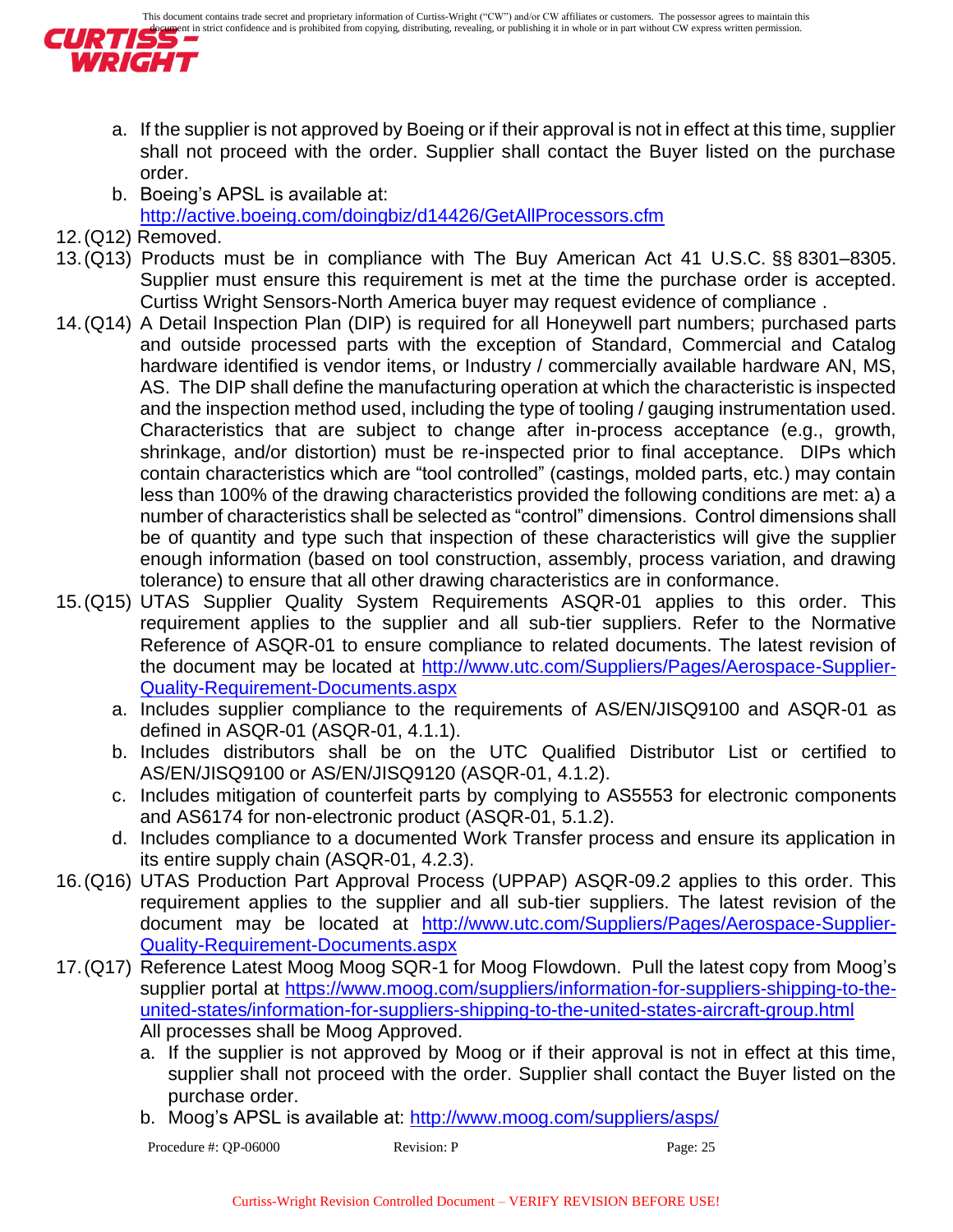

- 18.(Q18) Honeywell Subcontracting Policy
	- a. Honeywell suppliers shall ensure flow down to, and compliance with, all applicable Purchase Order and Engineering requirements to their sub-tier suppliers, including approved Special Process providers.
	- b. For Honeywell designed hardware, Supplier/subcontractor Purchase Orders to special processing providers must contain the following as a minimum:
		- i. Reference to the applicable Honeywell CAGE Code, or request for material.
		- ii. Applicable SPOC number(s).
		- iii. Honeywell part number and nomenclature of subject part.
		- iv. Special Processes to be performed and the applicable specification(s), revision letter(s) including the type, class, or methods and testing that are required by drawing or specification.
		- v. Any special drawing instructions/notes, as applicable; such as approved Materials Engineering Supplier Agreement, inspection class, inspection grade and inspection acceptance requirements, MOT's, MBP's, or special handling requirements not otherwise stated, etc.
		- vi. Fixed / Frozen process revision level and approval date. If not provided on the Honeywell purchase order, contact the Honeywell buyer for proper information to flow down.
- 19.(Q19) Supplier Sampling Requirements ASQR-20.1 applies to this order. This requirement applies to the supplier and all sub-tier suppliers. The latest revision of the document may be located at [http://www.utc.com/Suppliers/Pages/Aerospace-Supplier-Quality-](http://www.utc.com/Suppliers/Pages/Aerospace-Supplier-Quality-Requirement-Documents.aspx)[Requirement-Documents.aspx](http://www.utc.com/Suppliers/Pages/Aerospace-Supplier-Quality-Requirement-Documents.aspx)
- 20.(Q20) Pratt Whitney Supplier Quality Operating Procedure SQOP-01-01 applies to this order in addition to the ASQR-01 as stated in clause Q15. The SQOP-01-01 defines unique PWC requirements that are in addition to ASQR-01. Your Curtiss-Wright buyer may provide the latest revision of the SQOP-01-01 document.
- 21.(Q21) Moog Glass Beads No glass bead processing is to be used on any Moog product. Different types of media blasting may be used, but no glass beads are allowed per Moog flowdown SQR-1. See Moog SQR-1 here: [https://www.moog.com/suppliers/information](https://www.moog.com/suppliers/information-for-suppliers-shipping-to-the-united-states/information-for-suppliers-shipping-to-the-united-states-aircraft-group.html)[for-suppliers-shipping-to-the-united-states/information-for-suppliers-shipping-to-the-united](https://www.moog.com/suppliers/information-for-suppliers-shipping-to-the-united-states/information-for-suppliers-shipping-to-the-united-states-aircraft-group.html)[states-aircraft-group.html](https://www.moog.com/suppliers/information-for-suppliers-shipping-to-the-united-states/information-for-suppliers-shipping-to-the-united-states-aircraft-group.html)
- 22.(Q22) FAA Advisory Circular 21-55 applies to this order. Curtiss Wright Sensors-North America must be informed if a supplier or sub-tier supplier is located outside the USA. If using a facility outside the USA, the FAA requires notification and approval prior to manufacturing. The supplier shall submit notification to Curtiss Wright Sensors-North America in accordance with AC 21-55, Process to Support FAA Findings of Undue Burden or No Undue Burden for PAHs Requesting to Use a Manufacturing Facility Located Outside of the United States. The submittal form is located in AC 21-55, Appendix A, which is located at: [https://www.faa.gov/regulations\\_policies/advisory\\_circulars](https://www.faa.gov/regulations_policies/advisory_circulars)
- 23.(Q23) The latest revision of Honeywell 41-10748, Workmanship Manual Honeywell Engines, Systems & Services, Tempe applies to this order. This requirement applies to the supplier and all sub-tier suppliers. Your Curtiss-Wright buyer can provide the latest revision of the Honeywell 41-10748 document.
- 24.(Q24) End use of item shall be in compliance with Buy America Act. US based material must be used for processing. Supplier must ensure this requirement is met at the time the purchase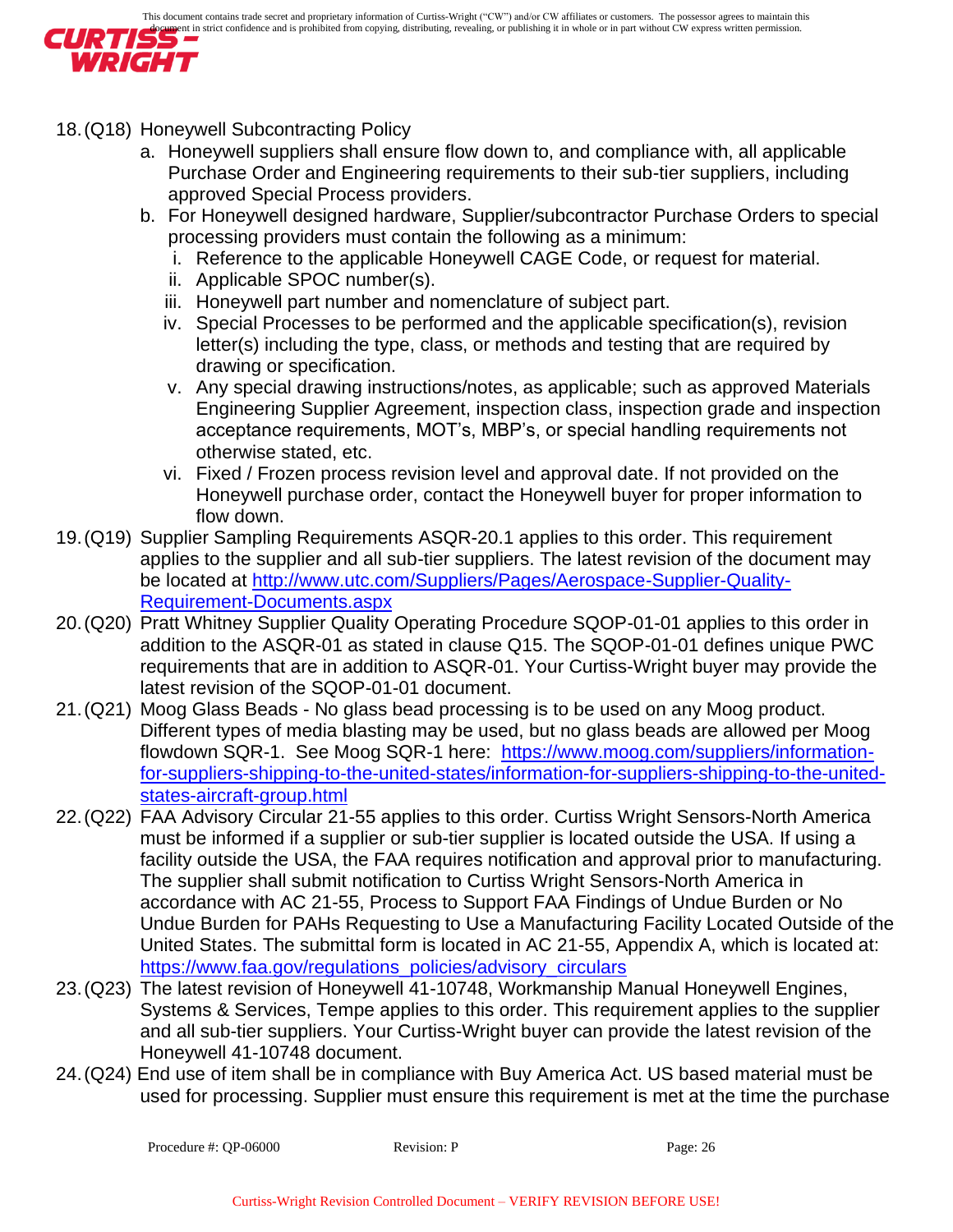

order is accepted. Curtiss Wright Sensors-North America buyer may request evidence of compliance.

- 25. (Q25) This part has a QIP (Quality Inspection Plan) requirement. It is the suppliers responsibility to contact the Curtiss Wright Buyer to get the latest revision. This form shall be populated by the vendor and sent to Curtiss Wright as part of the release documents. The QIP will be used in lieu of the inspection report requirement. The QIP must be stamped, signed and dated to indicate supplier acceptance.
- 26.(Q26) End item FAIR approval required.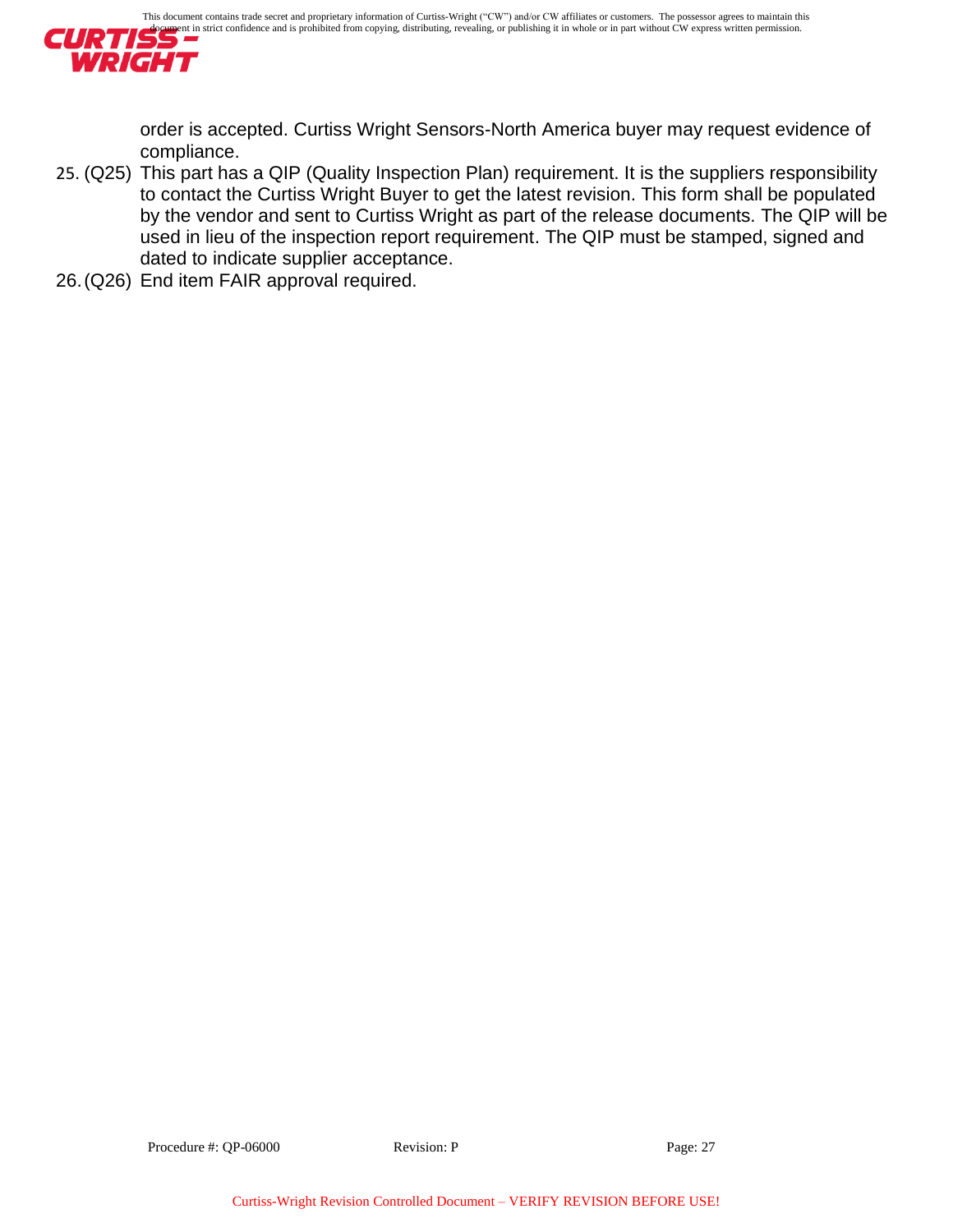

# Quality Systems Procedure Curtiss Wright Sensors-North America Supplier Quality Manual QP-06000, Revision P Acknowledgement

Effectivity date is as stated on revision sheet.

This signed document provides CurtissWright Sensors - North America with evidence the below mentioned supplier and its authorized representative(s) performed proper and complete documentation review of the above stated QP-06000, Supplier Quality Manual revision.

Any questions or concerns will need to be directed to your Buyer and / or Supplier Quality Engineer.

Supplier Information:

| <b>Supplier Name:</b><br>upplier (<br>Code: |
|---------------------------------------------|
|---------------------------------------------|

| Representative           | Representative |
|--------------------------|----------------|
| Name (print):            | Signature:     |
| Representative<br>Title: |                |
| Representative           | Representative |
| Phone:                   | Email:         |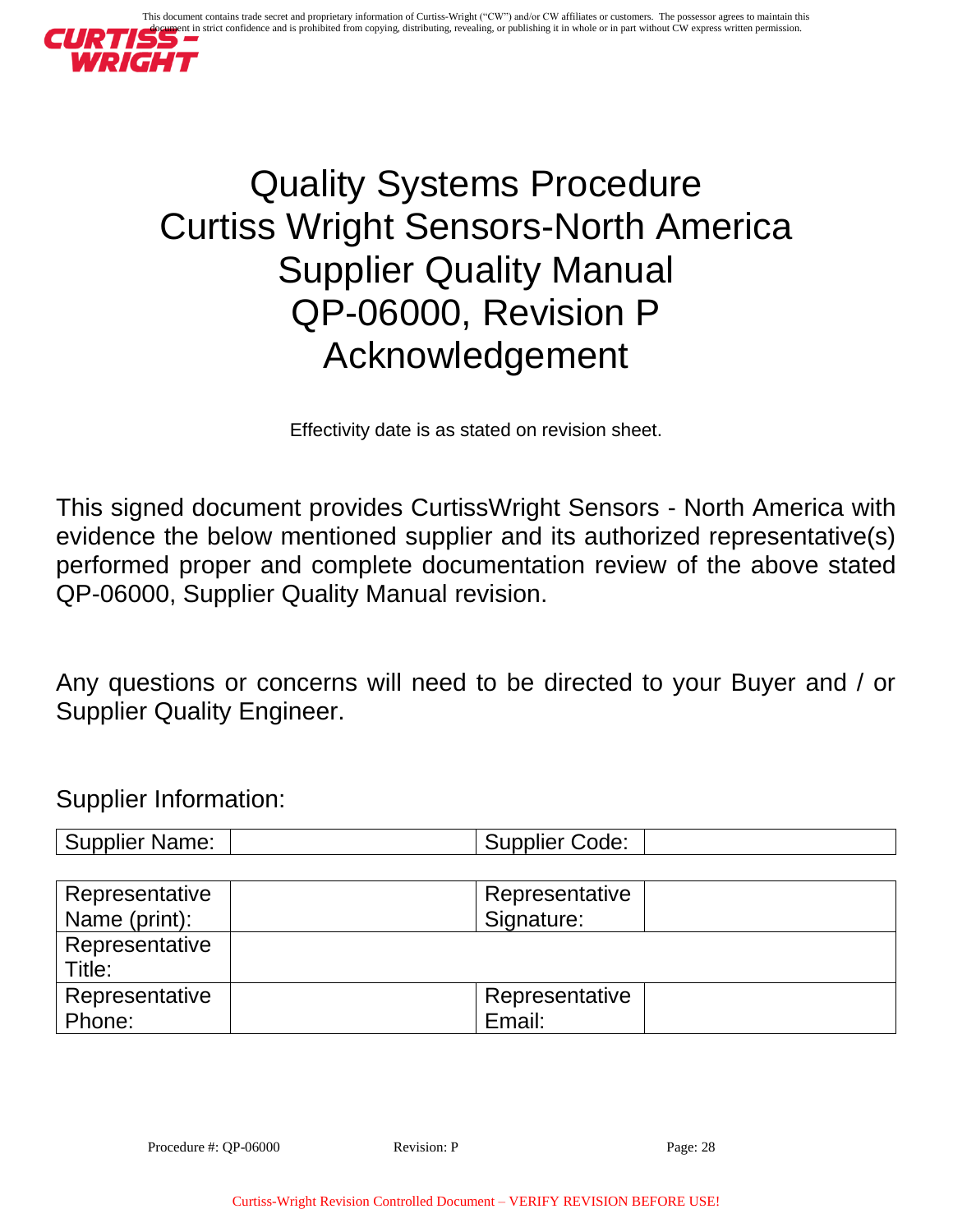This document contains trade secret and proprietary information of Curtiss-Wright ("CW") and/or CW affiliates or customers. The possessor agrees to maintain this document in strict confidence and is prohibited from copying, distributing, revealing, or publishing it in whole or in part without CW express written permission.



# **Curtiss-Wright Corporation Doc-Sign Document Approval**

Date : 4/6/2022

Document Title : QP-06000 Rev P - Re-submittal

#### **OBJECTIVE :**

Needed to re-submit QP-06000 to account for FAA comments. In addition this revision of QP-06000 was updated to include the most latest changes that were planned for next revision. Approval delays caused merging of latest updates.

#### **SIGNATURE'S :**

| <b>REVIEWED BY</b><br>(All signatures must show typed name and title) | <b>SIGNATURE / DATE</b>                                                   |
|-----------------------------------------------------------------------|---------------------------------------------------------------------------|
| Prepared By Michael Kukovich<br><b>Supplier Quality Engineering</b>   | Michael Kukovich<br>4/5/2022                                              |
| Michael Tran<br>Materials                                             | Michael Tran<br>4/7/2022                                                  |
| Darren Robinson<br>Senior Director of Engineering                     | Darren Robinson<br>4/8/2022                                               |
|                                                                       |                                                                           |
|                                                                       |                                                                           |
|                                                                       |                                                                           |
|                                                                       |                                                                           |
|                                                                       |                                                                           |
|                                                                       |                                                                           |
|                                                                       |                                                                           |
|                                                                       |                                                                           |
|                                                                       |                                                                           |
|                                                                       |                                                                           |
|                                                                       |                                                                           |
|                                                                       |                                                                           |
|                                                                       | Curtiss-Wright Revision Controlled Document - VERIFY REVISION BEFORE USE! |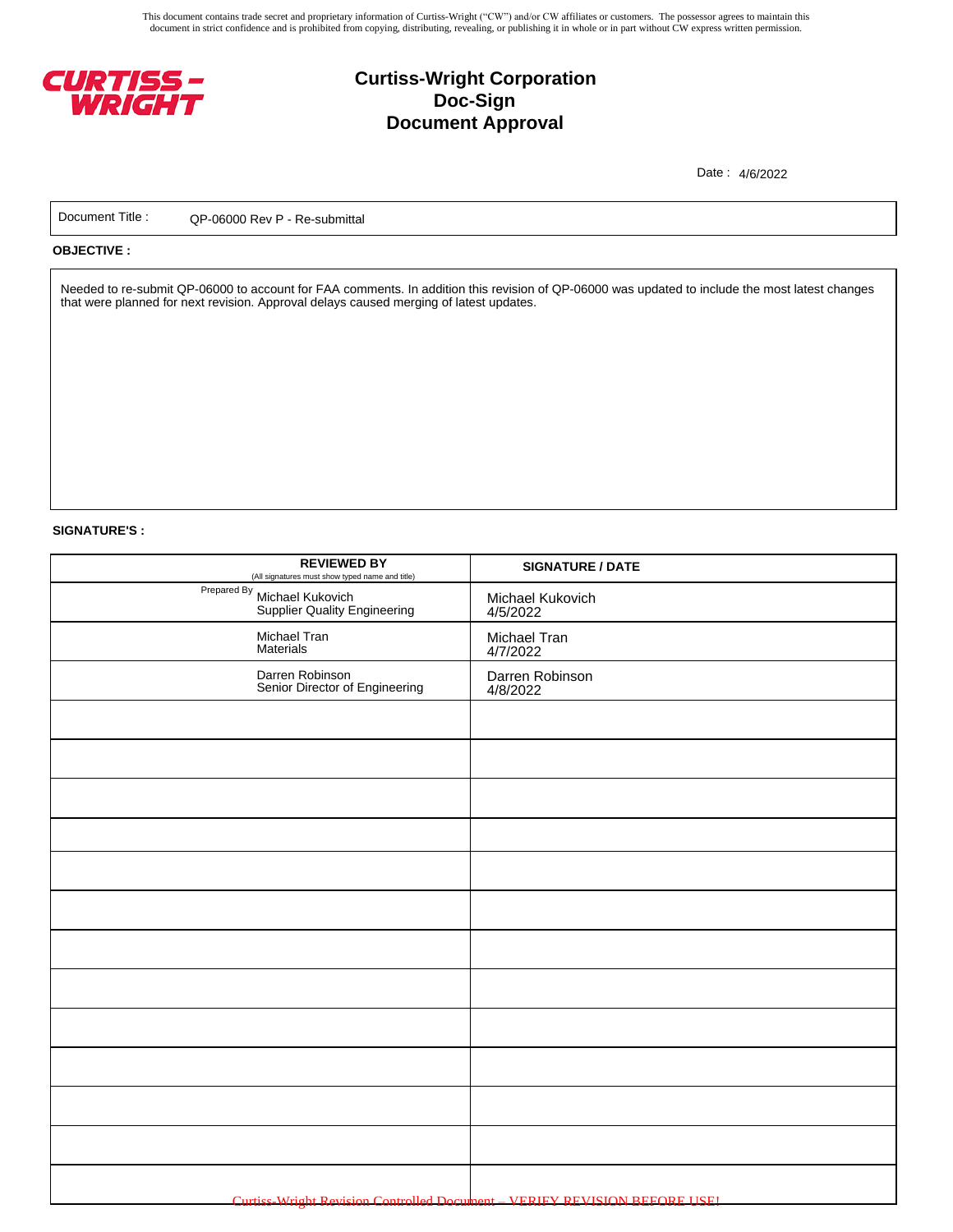

U.S. Department of Transportation

**Federal Aviation** Administration

Aviation Safety **Phoenix MIDO Section** 17777 North Perimeter Drive Suite 103 Scottsdale, AZ 85255

May 12, 2022

Mr. Ryland Bridgewater Manger, Design Engineering Curtiss Wright Controls & Integrated Sensing, Inc. 1150 N. Fiesta Blvd. Gilbert, AZ 85233

Dear Mr. Bridgewater:

#### Notification of Quality System Change Status

The Federal Aviation Administration (FAA) has completed its review and audit of the quality system changes documented in your Quality Manual. Your submitted data meets the intent of title 14, Code of Federal Regulations (14 CFR) 21.308, "Quality manual." Therefore, the FAA approves the submitted data.

The FAA reserves the right to require changes, additions, and clarifications that may become necessary as a result of subsequent inspections and/or audits.

| <b>Document Name</b>                               | <b>Document</b><br><b>Number</b> | <b>Revision</b> | Date       |
|----------------------------------------------------|----------------------------------|-----------------|------------|
| Manufacturing Documentation                        | MP-09001                         | P               | 07/18/2021 |
| Document Control                                   | QP-05003                         | AB              | 01/14/2022 |
| <b>ECO</b> Procedure                               | QP-05008                         | W               | 05/21/2020 |
| Revision and Obsolescing of Records &<br>Documents | QP-05010                         | $\overline{F}$  | 07/24/2020 |
| <b>Supplier Quality Manual</b>                     | QP-06000                         | $\mathbf{P}$    | 05/12/2021 |
| <b>Traceability Control</b>                        | QP-08002                         | K               | 01/24/2018 |
| <b>Inspection Process</b>                          | QP-10000                         | K               | 06/16/2021 |
| In-Process and First Piece Inspection              | QP-10002                         | L               | 05/24/2016 |
| <b>First Article Inspection</b>                    | QP-10006                         | K               | 05/15/2017 |